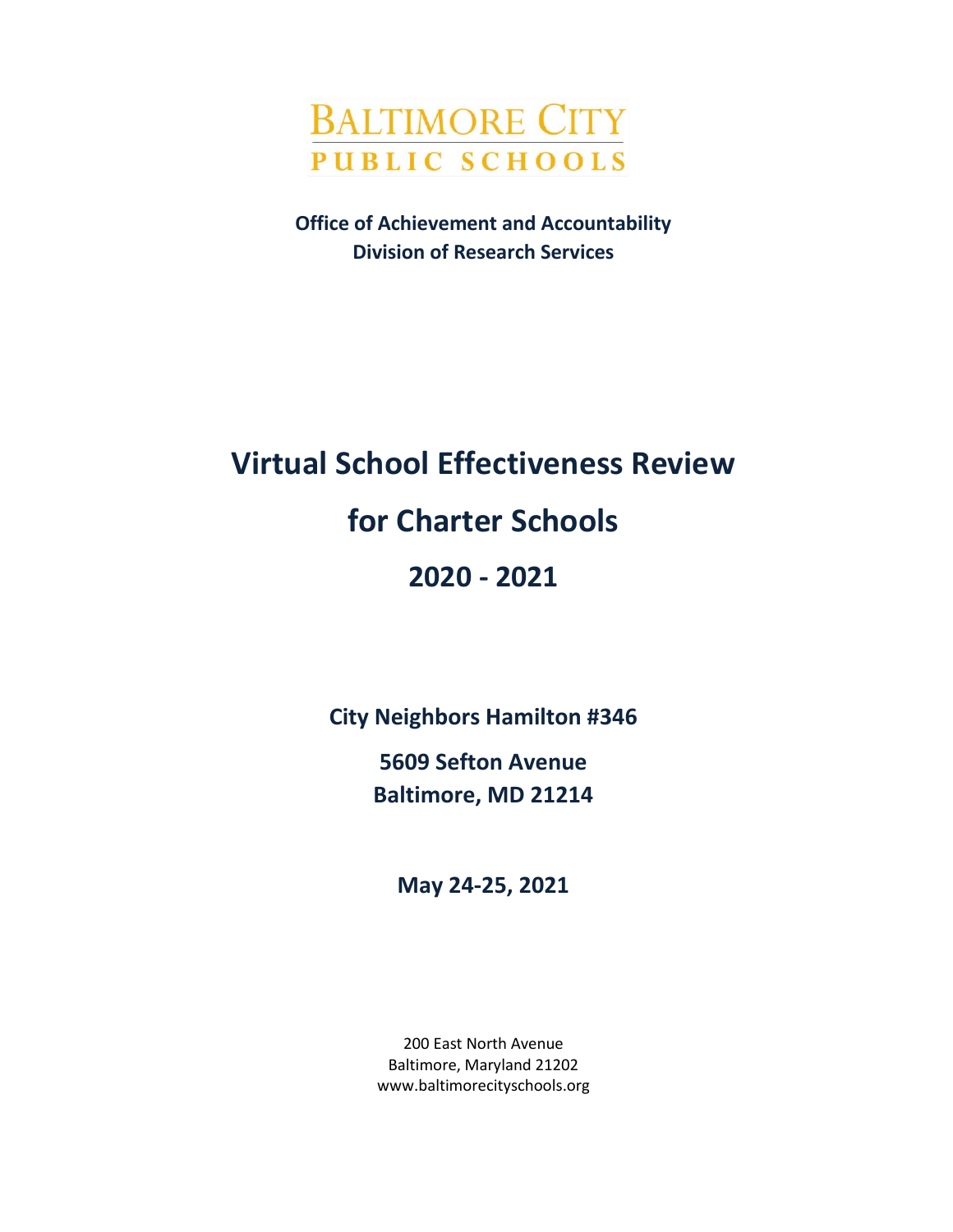### TABLE OF CONTENTS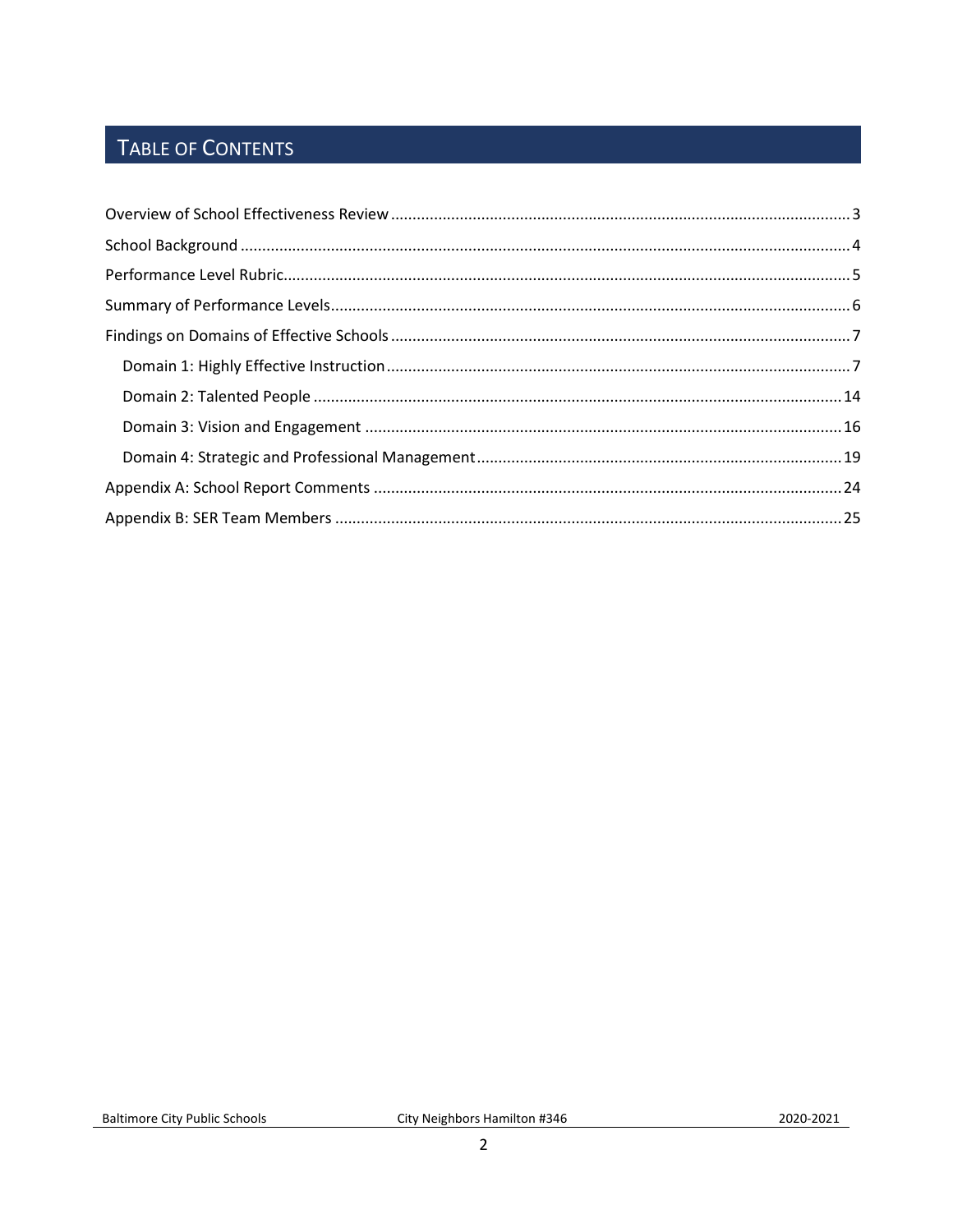### <span id="page-2-0"></span>OVERVIEW OF SCHOOL EFFECTIVENESS REVIEW

Baltimore City Public Schools (City Schools) developed the School Effectiveness Framework and the School Effectiveness Review process in 2009. The School Effectiveness Review (SER) uses trained school reviewers to measure a school's effectiveness against City Schools' School Effectiveness Standards. The School Effectiveness Standards are aligned with City Schools' effectiveness frameworks for teachers and school leaders.

The SER provides an objective and evidence-based analysis of how well a school is working to educate its students. It generates a rich layer of qualitative data that may not be revealed when evaluating a school solely on student performance outcomes. It also provides district and school-level staff with objective and useful information when making strategic decisions that impact student achievement.

**For the 2020-2021 school year SER visits were conducted virtually, due to the COVID-19 pandemic, using a modified and abbreviated version of the SER protocol.** The SER team comprised of representatives from City Schools and consultants from Schoolworks, (an education consulting group) who have extensive knowledge about schools and instruction, gathered information from teachers, students, parents, and leadership during a two-day site visit. During the visit, the SER team observed classrooms, reviewed submitted electronic school documents and conducted virtual focus groups via Microsoft Teams or Zoom platforms, with school leadership, teachers, students, and parents. For classroom observations schools submitted one recorded synchronous lesson from each of the school's academic content teachers. The Team Lead then randomly selects 60% of lessons submitted to observe. Lessons were observed during the beginning, middle, and end of the recording.

The SER team analyzed evidence collected over the course of the visit to determine the extent to which key actions have been adopted and implemented at the school. This report summarizes the ratings in the four domains and related key actions, provides evidence to support the ratings, and – based on a rubric – allocates a performance level for each key action. Those key actions that were not rated for the virtual SER have been grayed out in the report. More information about the SER process is detailed in the School Effectiveness Review protocol, located on the City Schools website and available upon request from the Office of Achievement and Accountability in City Schools.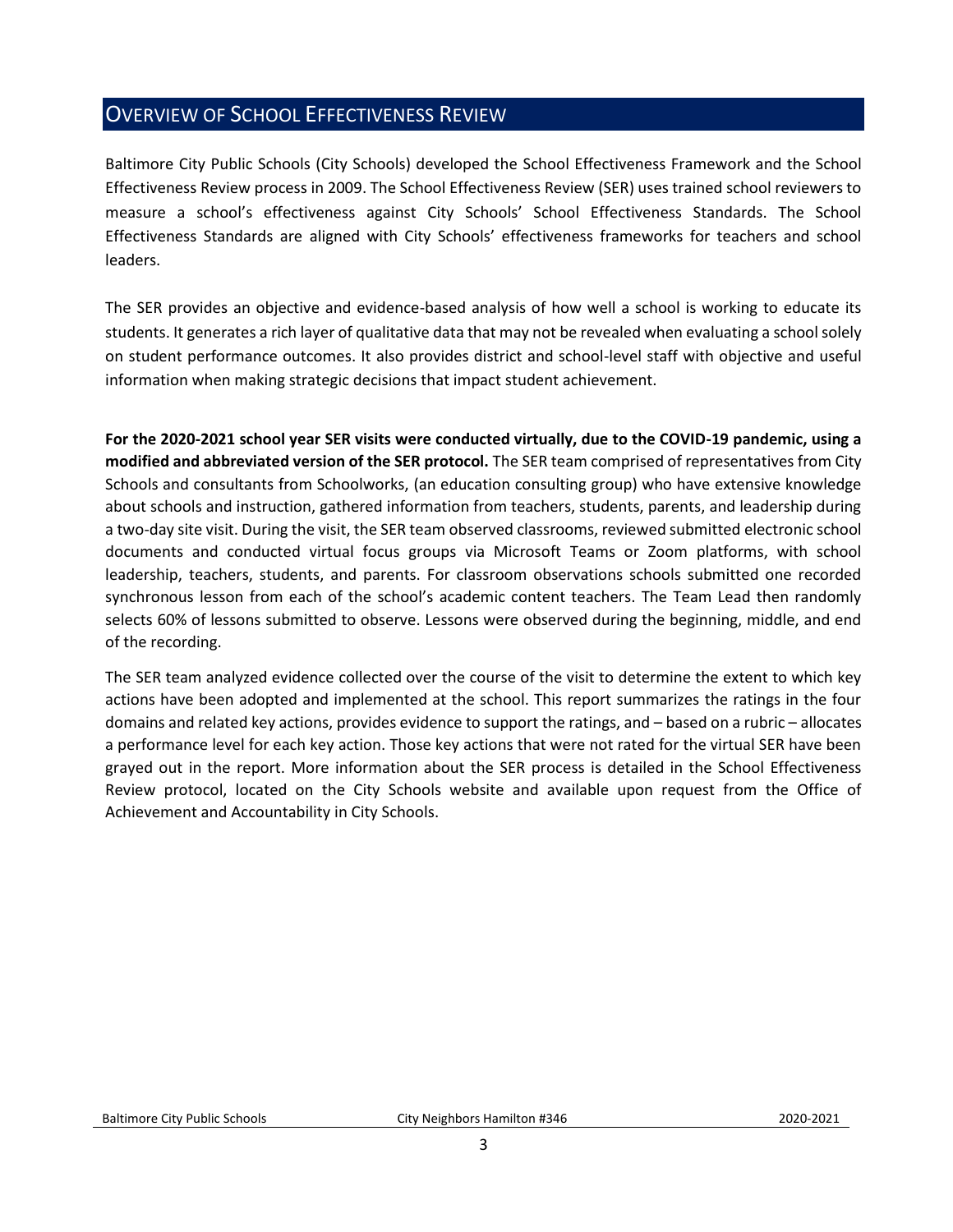### <span id="page-3-0"></span>SCHOOL BACKGROUND

City Neighbors Hamilton serves approximately 230 students in kindergarten through 8<sup>th</sup> grade. The school is in the northeast quadrant Baltimore.

### **Virtual SER Context**

City Neighbors Hamilton has been virtual since the beginning of the year. At the time of the site visit (May 24- 25, 2021) some students had returned to in-person learning. All classroom observations conducted for the purpose of this report were recorded prior to the visit.

#### **School Leadership and Staffing:**

The principal, Shyla Rao, has been at the school for 4 years and with the district for 9 years in various roles. For the purpose of this SER site visit, staff designated as school leadership are listed below.

<span id="page-3-1"></span>

| <b>School Leadership Focus Group Members</b> |                        |  |  |
|----------------------------------------------|------------------------|--|--|
| <b>Name</b>                                  | Role                   |  |  |
| Shyla Rao                                    | Principal              |  |  |
| Jerred Anderson                              | School Culture Advisor |  |  |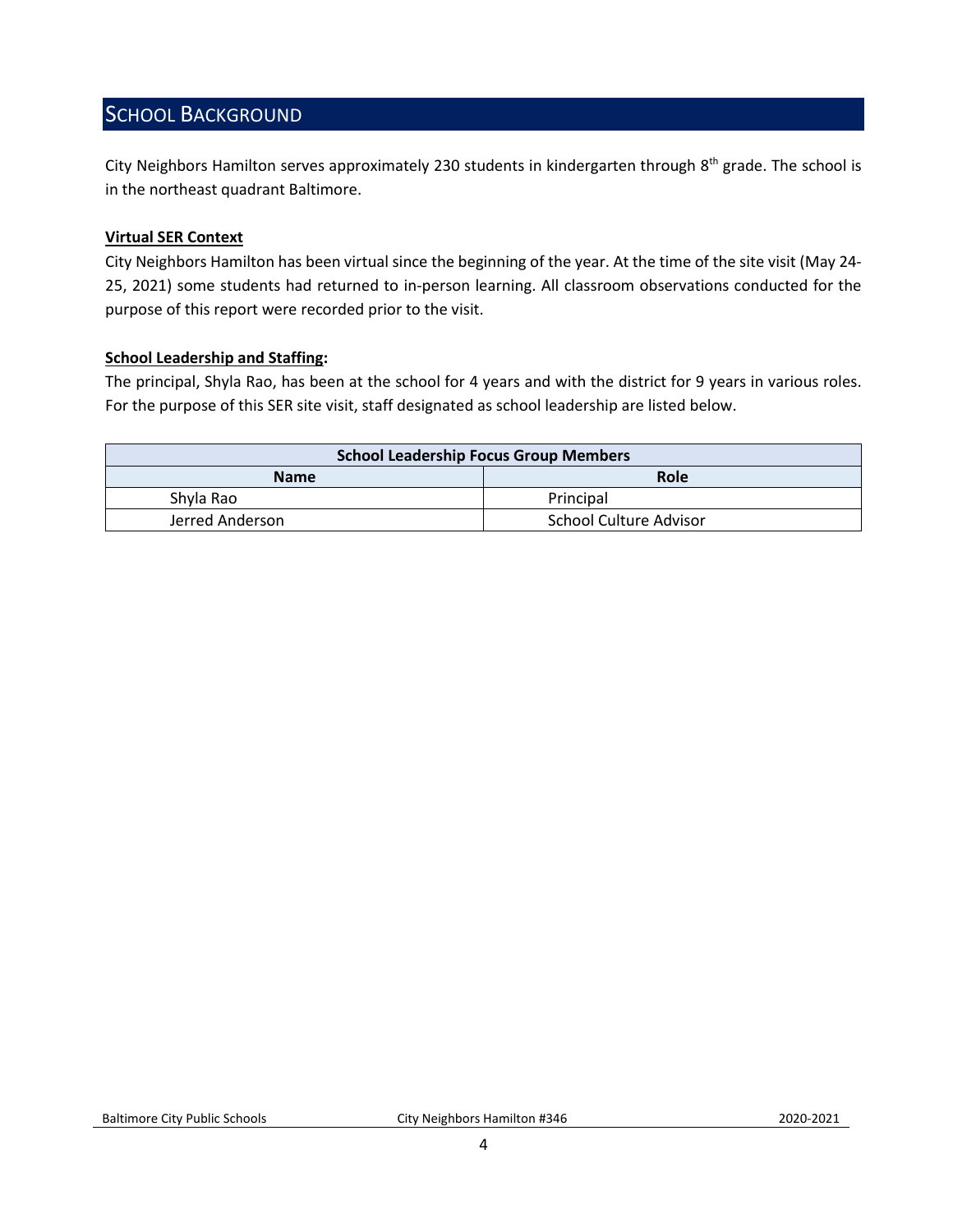### PERFORMANCE LEVEL RUBRIC

The SER team will use the following guidance to select a performance level for each key action. Note that the quality standard for each performance level is based upon: the extent to which the SER team finds multiple types<sup>1</sup> and multiple sources<sup>2</sup> of evidence AND the extent to which the SER team finds evidence of high levels of adoption and/or implementation of a practice or system. The SER team will also reflect on the Instructional Framework and School Leadership Framework in their analysis prior to assigning a rating for each key action.



Levels of Adoption and/or Implementation

|                | Extent to which SER Team Finds Multiple<br>Types and Multiple Sources of Evidence | Extent to which SER Team Finds Evidence of High<br>Levels of Adoption and/or Implementation                                                                                                                                                                                                                                                                                                                                                    | Key:<br>Not Effective:<br>Developing:<br>Effective:<br>Highly Effective: |  |
|----------------|-----------------------------------------------------------------------------------|------------------------------------------------------------------------------------------------------------------------------------------------------------------------------------------------------------------------------------------------------------------------------------------------------------------------------------------------------------------------------------------------------------------------------------------------|--------------------------------------------------------------------------|--|
| <b>Rating</b>  | Performance<br><b>Level</b>                                                       | <b>Quality Standard</b>                                                                                                                                                                                                                                                                                                                                                                                                                        |                                                                          |  |
| 1              | <b>Not Effective</b>                                                              | Evidence indicates that the key action is not a practice or system that has been<br>adopted and/or implemented at the school, or the level of<br>adoption/implementation does not improve the school's effectiveness.                                                                                                                                                                                                                          |                                                                          |  |
| $\overline{2}$ | <b>Developing</b>                                                                 | Evidence indicates that the key action (including some indicators) is a practice or<br>system that is emerging at the school, but that it has not yet been implemented at<br>a level that has begun to improve the school's effectiveness, OR that the impact of<br>the key action on the effectiveness of the school cannot yet be fully determined.                                                                                          |                                                                          |  |
| 3              | <b>Effective</b>                                                                  | Evidence indicates that the key action (including most indicators) is a practice or<br>system that has been adopted at the school, and is implemented at a level that is<br>improving the school's effectiveness.                                                                                                                                                                                                                              |                                                                          |  |
| 4              | <b>Highly Effective</b>                                                           | Evidence indicates that the key action (including all indicators) is a practice or<br>system that has been fully adopted at the school, and is implemented at a level<br>that has had a strong, significant or sustainable impact on the school's<br>effectiveness.                                                                                                                                                                            |                                                                          |  |
| of the visit.  |                                                                                   | <sup>1</sup> "Multiple types of evidence" is defined as evidence collected from two or more of the following: document review,<br>stakeholder focus groups; and classroom observations.<br><sup>2</sup> "Multiple sources of evidence" is defined as evidence collected from three or more stakeholder focus groups; two or<br>more documents; and/or evidence that a descriptor was documented in 75% or more of lessons observed at the time |                                                                          |  |

 $\overline{a}$  $1$  "Multiple types of evidence" is defined as evidence collected from two or more of the following: document review, stakeholder focus groups; and classroom observations.

<sup>&</sup>lt;sup>2</sup> "Multiple sources of evidence" is defined as evidence collected from three or more stakeholder focus groups; two or more documents; and/or evidence that a descriptor was documented in 75% or more of lessons observed at the time of the visit.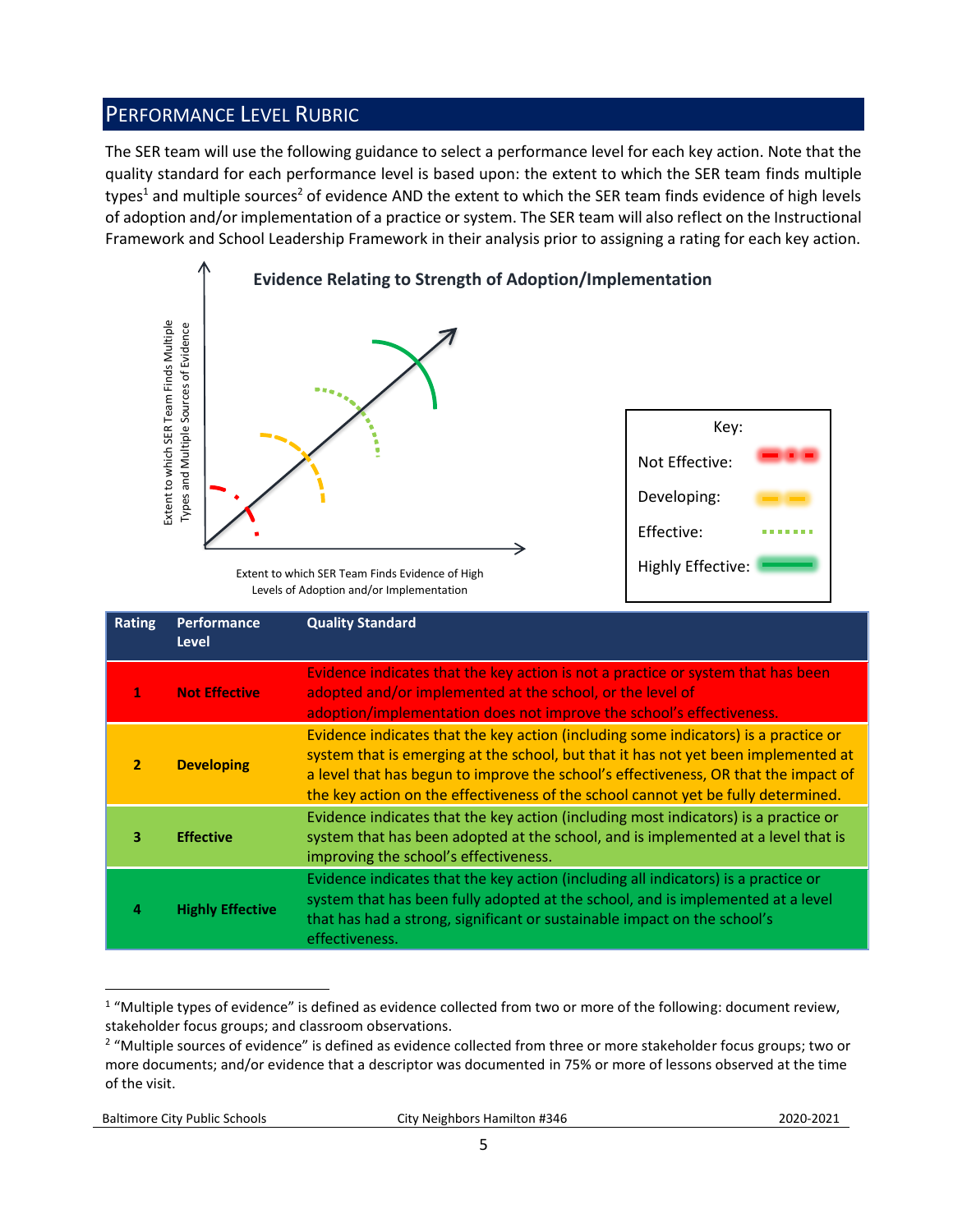### <span id="page-5-0"></span>SUMMARY OF PERFORMANCE LEVELS

Based on trends found in the collected evidence, the SER team assigns a performance level to each key action.

**Please note: due to the COVID-19 pandemic and the shift to virtual learning, the School Effectiveness Standards have been reduced for this academic year. Key actions and indicators highlighted in grey are not under review during the 2020-2021 SER review cycle**.

|                 |                         |                  | <b>Performance Levels</b> |                      |
|-----------------|-------------------------|------------------|---------------------------|----------------------|
| <b>Domains</b>  | Level 4:                | Level 3:         | Level 2:                  | Level 1:             |
| and Key Actions | <b>Highly Effective</b> | <b>Effective</b> | <b>Developing</b>         | <b>Not Effective</b> |

| <b>Domain 1: Highly Effective Instruction</b>                                                                                                               |                         |
|-------------------------------------------------------------------------------------------------------------------------------------------------------------|-------------------------|
| 1.1 School leadership supports highly effective instruction.                                                                                                | <b>Effective</b>        |
| 1.2 Teachers use multiple data sources to adjust practice.                                                                                                  | <b>Not Rated</b>        |
| 1.3 Teachers deliver highly effective instruction.                                                                                                          | <b>Effective</b>        |
| 1.4 Teachers establish a classroom environment in which teaching and learning can occur.                                                                    | <b>Not Rated</b>        |
| <b>Domain 2: Talented People</b>                                                                                                                            |                         |
| 2.1 The school implements systems to select effective teachers and staff whose skills and<br>beliefs meet the needs of the school.                          | <b>Not Rated</b>        |
| 2.2 The school develops teacher and staff capacity through individualized support and<br>professional development.                                          | <b>Effective</b>        |
| <b>Domain 3: Vision and Engagement</b>                                                                                                                      |                         |
| 3.1 The school has a clear vision and mission that promotes a student-centered, culturally<br>relevant learning that prepares students for future success.  | <b>Highly Effective</b> |
| 3.2 The school cultivates and sustains open communication and decision-making<br>opportunities with families and the community.                             | <b>Highly Effective</b> |
| 3.3 The climate and culture of the school creates a welcoming learning environment that<br>meets the academic, social, and emotional needs of each student. | <b>Not Rated</b>        |
| <b>Domain 4: Strategic and Professional Management</b>                                                                                                      |                         |
| 4.1 The school establishes clear goals for student achievement and tracks progress towards<br>goals.                                                        | <b>Highly Effective</b> |
| 4.2 The school allocates and deploys the resources of human capital and funding to address<br>the priority growth goals for student achievement.            | <b>Highly Effective</b> |
| 4.3 School's board of trustees (or operator) provides competent stewardship and oversight<br>of the school.                                                 | <b>Highly Effective</b> |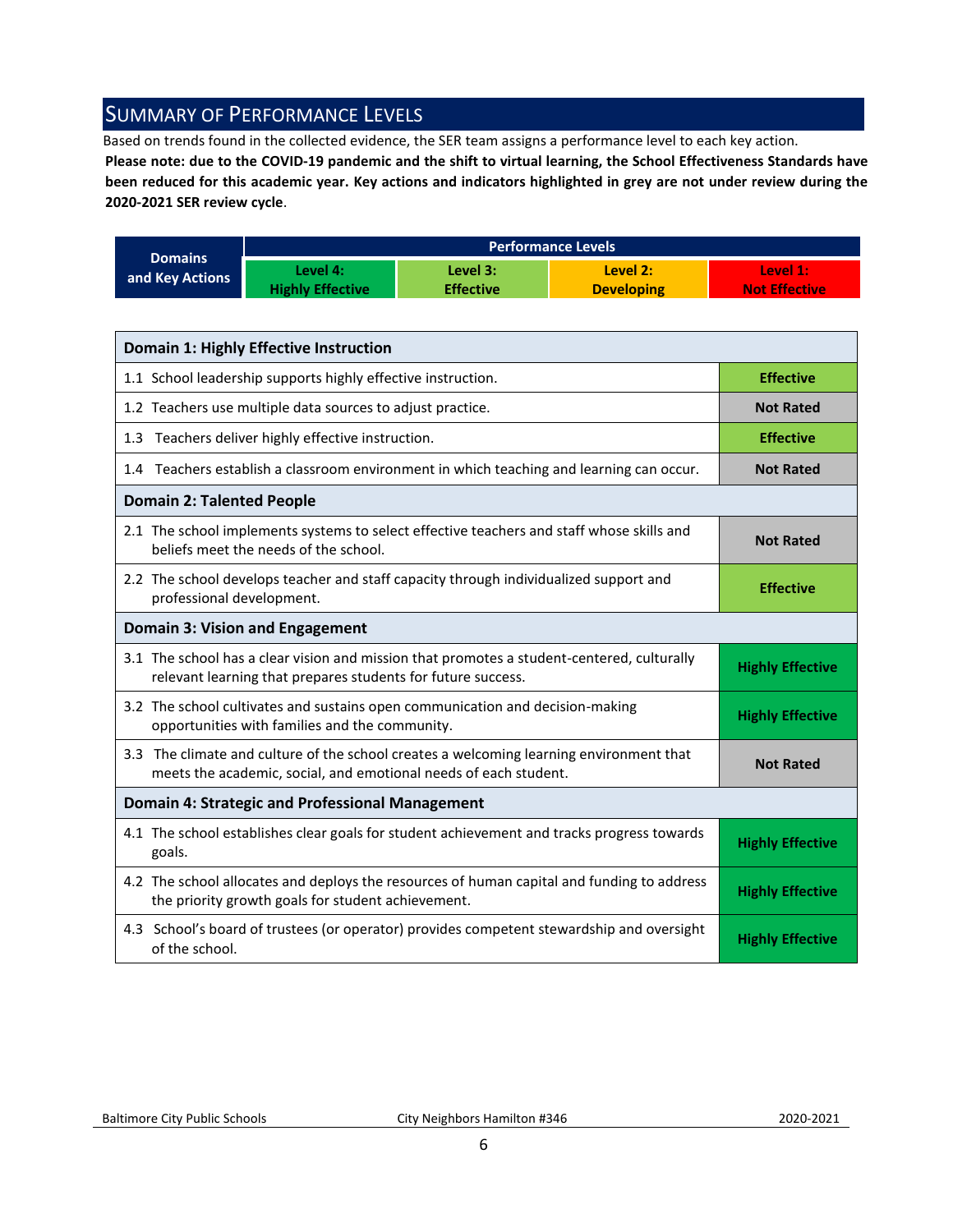<span id="page-6-0"></span>

| <b>FINDINGS ON DOMAINS OF EFFECTIVE SCHOOLS</b> |                                     |                              |                               |                                  |  |
|-------------------------------------------------|-------------------------------------|------------------------------|-------------------------------|----------------------------------|--|
| <b>Performance Levels</b>                       |                                     |                              |                               |                                  |  |
| <b>Domains</b><br>and Key Actions               | Level 4:<br><b>Highly Effective</b> | Level 3:<br><b>Effective</b> | Level 2:<br><b>Developing</b> | Level 1:<br><b>Not Effective</b> |  |
|                                                 |                                     |                              |                               |                                  |  |

### <span id="page-6-1"></span>**Domain 1: Highly Effective Instruction**

- School leadership ensures that teachers engage in the planning of the curricula through oversight of standards-based units, lessons, and pacing. School leadership reported that teachers are expected to follow in-house scope and sequence documents, plan lessons which incorporate art integrated, project-based learning opportunities. A review of planning documents confirms scope and sequence documents for multiple content areas (i.e., language arts, mathematics, and social studies) and arranged by standards and grade levels. Teachers agreed with school leadership's claims and added other curricular expectations such as accommodations for students with special needs, utilizing the workshop model and small group instruction, and ensuring that lessons are inclusive and provide cultural relevance. Regarding oversight of unit and lesson planning, both stakeholder groups shared that teachers discuss planning in collaborative planning and are required to upload daily lesson plans to a Google drive. A review of lesson plan feedback from school leadership to a teacher reveals it poses inquiries about checking in with students through polls and reviewing content covered in previous lessons. Regarding pacing, school leadership and teachers noted that pacing is discussed and monitored in grade-band team meetings to determine necessary adjustments. School leadership added that teachers facilitate small group interventions, or intensives, to target students in need of additional support. A review of another lesson plan reveals school leadership's comments to a teacher regarding pacing, "Multisensory connections are so important. If you are running out of time, don't let these actions be what is taken out of the lesson."
- School leadership consistently provides actionable feedback and guidance to teachers, aligned with the Instructional Framework. School leadership reported that teachers receive feedback frequently through online spreadsheets and Google documents. A review of Google documents reveals a focus on components such as teacher preparedness, student engagement and content standards. Teachers agreed and included other methods such as emails and weekly newsletters. However, some teachers shared that feedback has been less frequent this year due to the virtual environment. Both stakeholder groups reported that feedback includes areas of strength, opportunities for growth and next steps. A review of emails from school leadership to teachers regarding Student Learning Outcomes (SLOs) highlighted strengths (submitting documents prior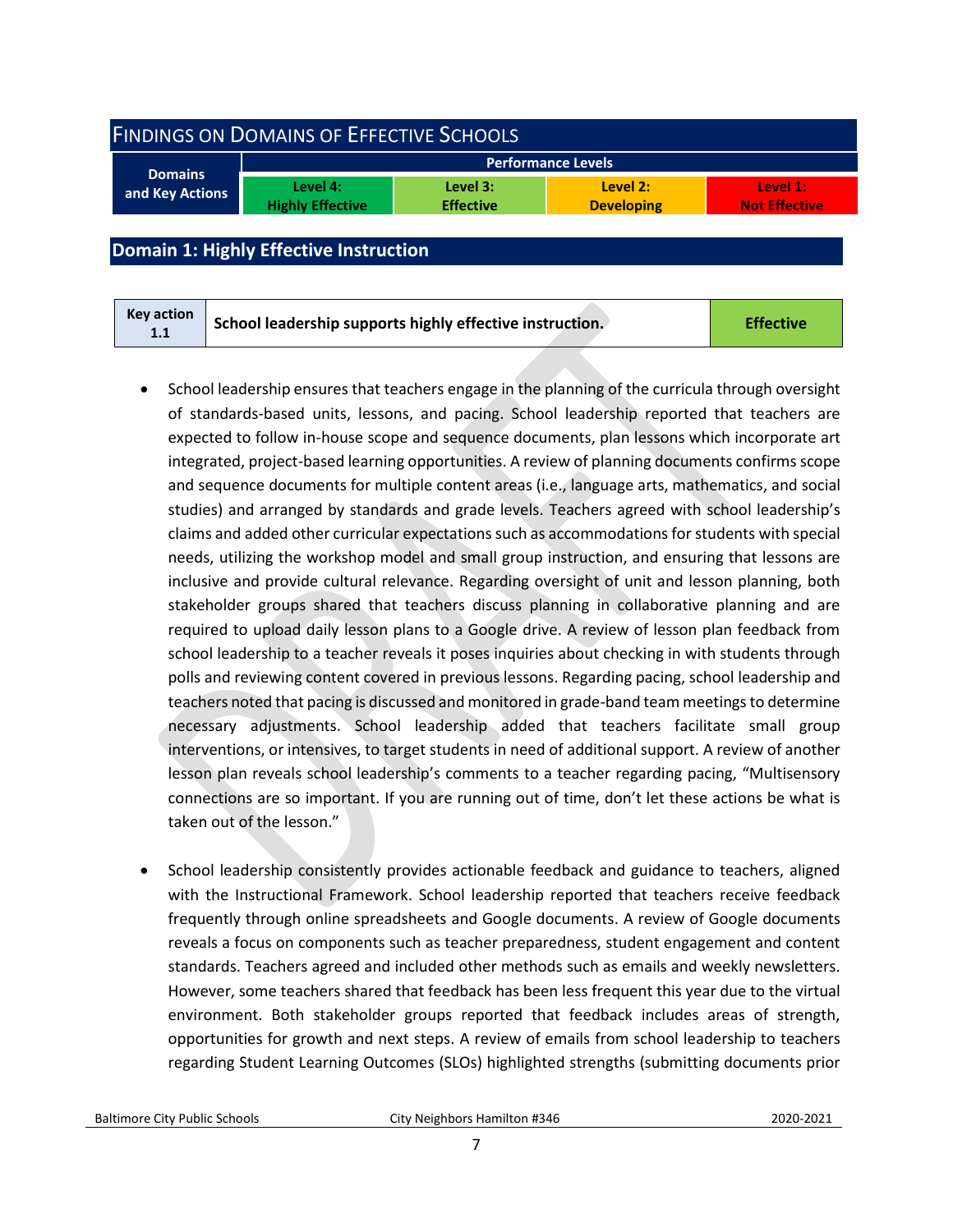to the deadline), opportunities for growth (including secondary baseline data), and next steps (resubmitting documents with all elements addressed). As it relates to formal observations, school leadership and teachers reported that school leadership facilitates pre-observation conferences where lessons and expectations are discussed. Teachers added that school leadership also inquiries about documents of practice and reviews teacher goals (i.e., personal, professional and student). Both stakeholder groups also reported that post-conference discussions include five glows and five grows. A review of a 5&5 document, which includes five strengths and five opportunities for growth, confirms these claims.

• School leadership ensures the use of a complete student learning data-cycle. School leadership and teachers reported that teachers analyze data sources such as iReady, Teacher College Running Records, and Lucy Calkins during monthly data team meetings. School leadership noted, and the Classroom Data Analysis Protocol document confirmed, that teachers disaggregate data (i.e., race, gender, and actual scores vs. changes in scores), review data for patterns, determine instructional implications and reflect. A review of data team meeting notes confirms the use of assessments such as iReady and that students are categorized by academic proficiency and appropriate interventions. School leadership, teachers and the operator shared that school leadership monitors student data by attending data team meetings and reviewing team meeting notes and online spreadsheets. Regarding responding to data trends to meeting students' needs, school leadership and teachers reported that the school offers tutoring, workshops, small group instruction/intensives, and a reading interventionist. Conversely, both stakeholder groups shared that the school addresses the needs of students performing above grade level through project studies and intensives.

| <b>Key action</b><br>1.2 | Teachers use multiple data sources to adjust practice to meet<br>learners' unique needs. | <b>Not rated</b> |
|--------------------------|------------------------------------------------------------------------------------------|------------------|

- Teachers plan instruction in response to data
- Teachers appropriately recommend students for structured, school-wide interventions.
- Teachers appropriately recommend students for structured, school-wide opportunities for acceleration.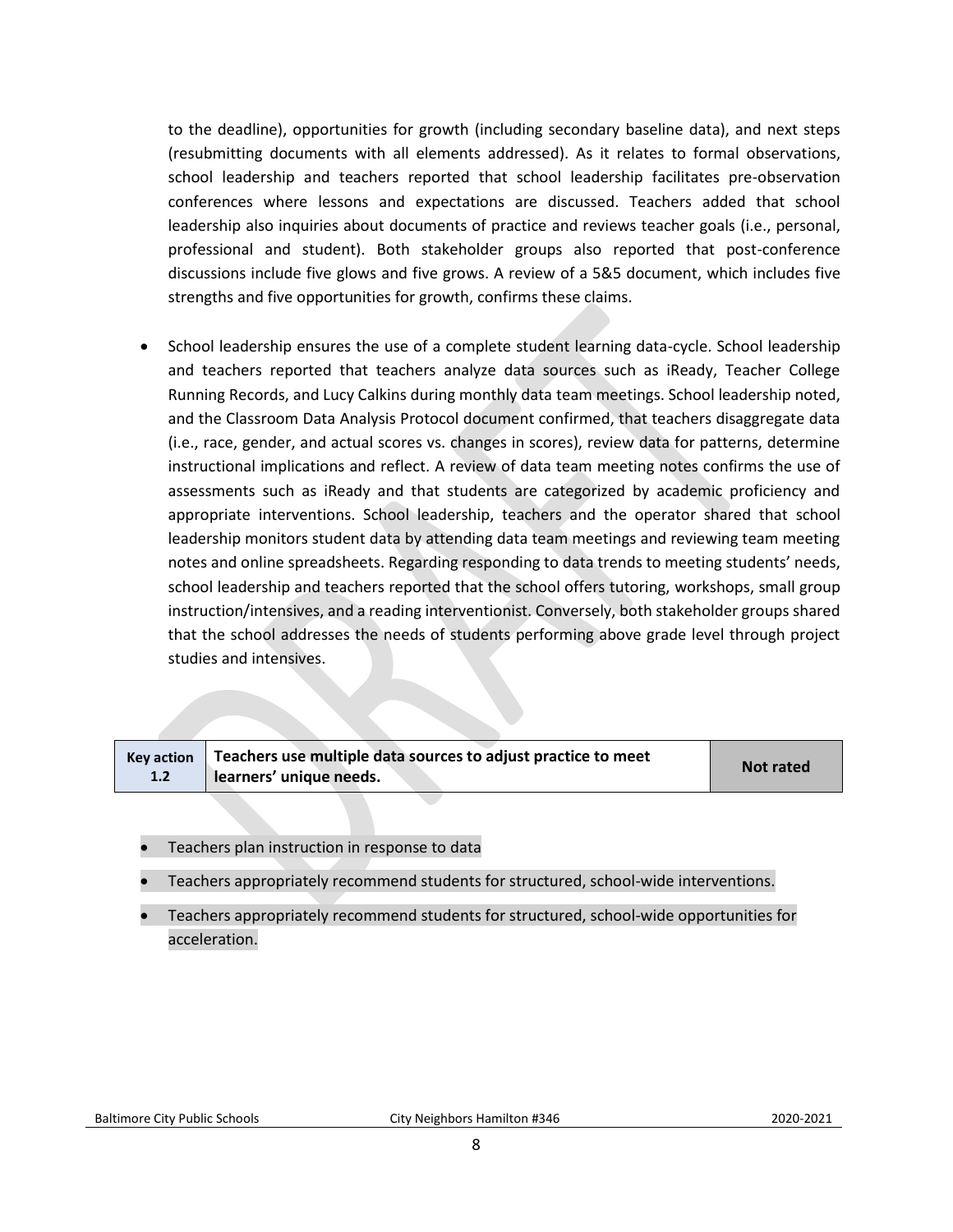| <b>Key action</b><br>1.3 | Teachers deliver highly effective instruction. | <b>Effective</b> |
|--------------------------|------------------------------------------------|------------------|
|--------------------------|------------------------------------------------|------------------|

*Data for Key Action 1.3 was collected from classroom observations in order to provide trends in instruction across the school, as it relates to Teach Action 1-6 of the Instructional Framework. During each classroom visit, the observer collects evidence based on his/her observations and then determines whether the indicator was "evident", "partially evident" or "not evident" for each of the 14 indicators. Below is the summary of the 8 classroom observations that were conducted.* 

• Teachers use and communicate standards-based lesson objectives and align learning activities to the stated lesson objectives.

| <b>Communication of objective</b>                                                                                                                                                                                                                                                                                                                                                                                                                                   | Evident        | <b>Partially</b><br>Evident | <b>Not</b><br>Evident |
|---------------------------------------------------------------------------------------------------------------------------------------------------------------------------------------------------------------------------------------------------------------------------------------------------------------------------------------------------------------------------------------------------------------------------------------------------------------------|----------------|-----------------------------|-----------------------|
| <b>Evident:</b> Teachers communicate lesson objectives to students by explaining<br>and/or referencing it during lessons.<br>Partially Evident: Teachers communicate lesson objectives by posting it.<br>Not Evident: Teachers do not communicate lesson objectives to students.                                                                                                                                                                                    | 100%           | 0%                          | 0%                    |
| Learning activities and resources align with lesson objective                                                                                                                                                                                                                                                                                                                                                                                                       | <b>Evident</b> | <b>Partially</b><br>Evident | <b>Not</b><br>Evident |
| <b>Evident:</b> Lesson activities and resources have a clear and intentional purpose<br>and are aligned with lesson objectives.<br>Partially Evident: Lesson activities and resources are generally aligned with<br>lesson objectives and/or some tasks have a clear, intentional purpose.<br>Not Evident: Lesson activities and resources are not aligned with lesson<br>objectives OR Lesson activities and resources do not have a clear intentional<br>purpose. | 100%           | 0%                          | 0%                    |

• Teachers present content in various ways and emphasize key points to make content clear.

| Accurate, grade-level content                                                                                                                                                                                                                                                                                                                                                                        | <b>Evident</b> | Partially<br>Evident        | <b>Not</b><br><b>Evident</b> |
|------------------------------------------------------------------------------------------------------------------------------------------------------------------------------------------------------------------------------------------------------------------------------------------------------------------------------------------------------------------------------------------------------|----------------|-----------------------------|------------------------------|
| <b>Evident:</b> Teachers present students with accurate grade level content aligned<br>to appropriate content standards.<br>Partially Evident: Teachers present students with mostly accurate grade level<br>content aligned to appropriate content standards.<br>Not Evident: Teachers present students with inaccurate grade level content<br>and/or not aligned to appropriate content standards. | 100%           | 0%                          | 0%                           |
| Alternate presentation of content                                                                                                                                                                                                                                                                                                                                                                    | <b>Evident</b> | <b>Partially</b><br>Evident | <b>Not</b><br><b>Evident</b> |
| Evident: Teachers present content in various ways (two or more) to make<br>content clear.<br><b>Partially Evident:</b> Teachers attempt to present content in various ways (two or<br>more), but attempts do not make content clear.<br>Not Evident: Teachers do not present content in various ways.                                                                                                | 63%            | 37%                         | 0%                           |
| <b>Emphasis of key points</b>                                                                                                                                                                                                                                                                                                                                                                        | <b>Evident</b> | Partially<br>Evident        | <b>Not</b><br>Evident        |
| Evident: Teachers emphasize important points to focus learning of content.<br><b>Partially Evident:</b> Teachers attempt to emphasize important points to focus<br>learning of content, but attempts do not make content clear.<br>Not Evident: Teachers do not emphasize important points to focus learning of<br>content.                                                                          | 75%            | 25%                         | 0%                           |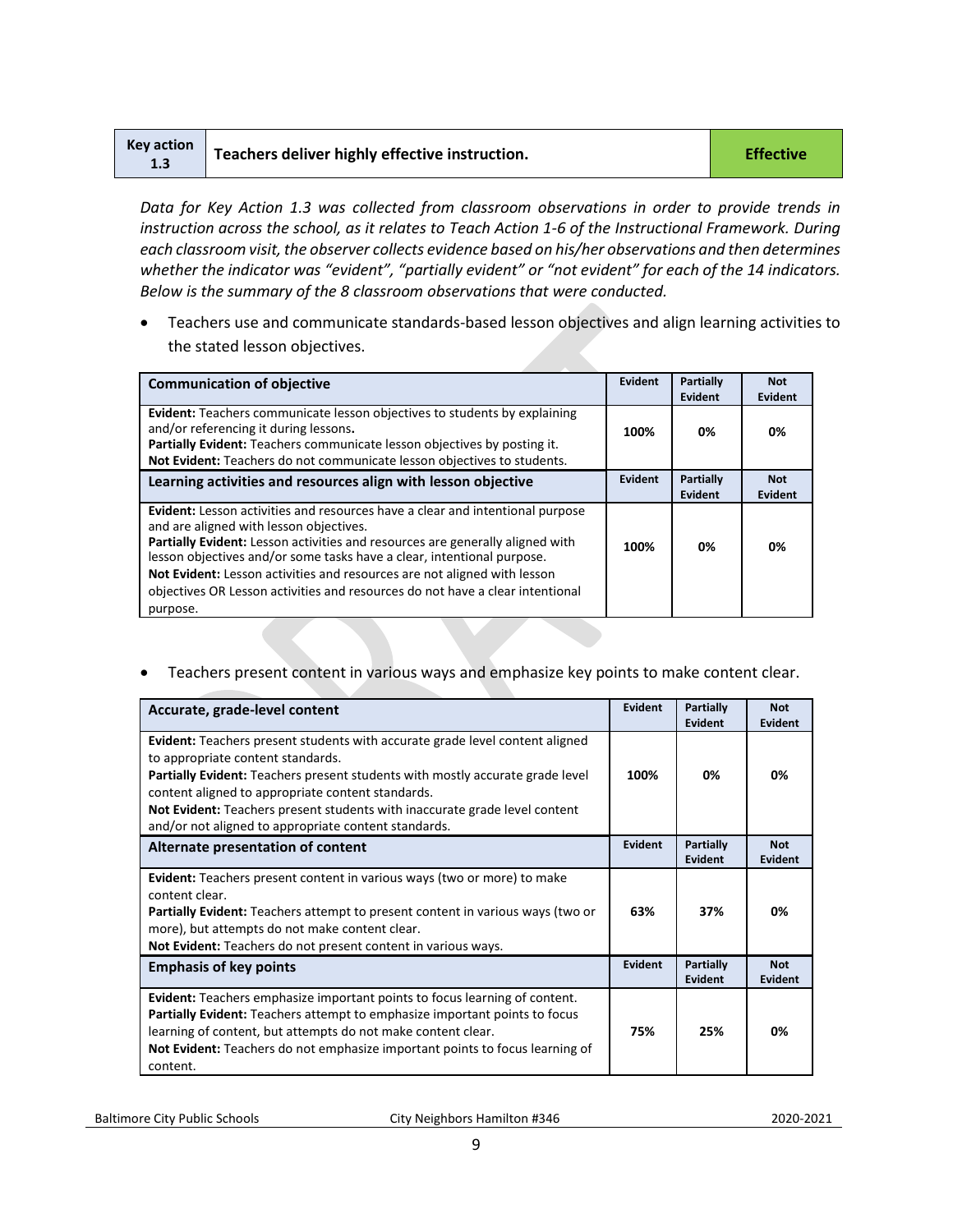• Most teachers use multiple strategies and tasks to engage all students in rigorous work.

| Scaffolded and/or differentiated tasks                                                                                                                                                                                                                                                                                                                                           | Evident        | <b>Partially</b><br>Evident | <b>Not</b><br><b>Evident</b> |
|----------------------------------------------------------------------------------------------------------------------------------------------------------------------------------------------------------------------------------------------------------------------------------------------------------------------------------------------------------------------------------|----------------|-----------------------------|------------------------------|
| <b>Evident:</b> Teachers scaffold and/or differentiate tasks by providing access to<br>rigorous grade-level instruction for all students.<br>Partially Evident: Teachers attempt to scaffold and/or differentiated tasks, but<br>not all students are supported in accessing rigorous grade-level instruction.<br>Not Evident: Teachers do not scaffold or differentiated tasks. | 75%            | 25%                         | 0%                           |
| Opportunities to engage with complex texts and tasks                                                                                                                                                                                                                                                                                                                             | <b>Evident</b> | Partially<br>Evident        | <b>Not</b><br>Evident        |
| Evident: Students have opportunities and time to grapple with complex texts<br>and/or rigorous tasks.<br>Partially Evident: Students have opportunities to engage with complex texts<br>and rigorous tasks superficially.<br><b>Not Evident:</b> Students have rare or no opportunities to engage with complex<br>texts and rigorous tasks.                                      | 38%            | 50%                         | 12%                          |

• Some teachers use evidence-dependent questioning.

| <b>Questions requiring justification</b>                                                                                                                                                                                                                                                                                                                                                     | Evident | <b>Partially</b><br>Evident | <b>Not</b><br><b>Evident</b> |
|----------------------------------------------------------------------------------------------------------------------------------------------------------------------------------------------------------------------------------------------------------------------------------------------------------------------------------------------------------------------------------------------|---------|-----------------------------|------------------------------|
| Evident: Teachers asks questions that require students to cite evidence and<br>clearly explain their thought processes.<br>Partially Evident: Teachers ask questions that require students to explain<br>their thought processes or cite evidence but not both.<br>Not Evident: Teachers does not ask questions that require students to cite<br>evidence or explain their though processes. | 50%     | 25%                         | 25%                          |
| Clear and/or scaffolded questions                                                                                                                                                                                                                                                                                                                                                            | Evident | <b>Partially</b><br>Evident | <b>Not</b><br><b>Evident</b> |
| <b>Evident:</b> Teachers asks questions that are clear and scaffolded.<br>Partially Evident: Teachers asks questions that are somewhat unclear to<br>students or lack scaffolding.<br>Not Evident: Teachers do not ask scaffolded questions.                                                                                                                                                 | 50%     | 25%                         | 25%                          |

### • Most teachers check for student understanding and provide specific academic feedback.

| Informative checks for understanding                                                                                                                                                                                                                                                                                                                                                                                                | <b>Evident</b> | Partially<br>Evident | <b>Not</b><br>Evident |
|-------------------------------------------------------------------------------------------------------------------------------------------------------------------------------------------------------------------------------------------------------------------------------------------------------------------------------------------------------------------------------------------------------------------------------------|----------------|----------------------|-----------------------|
| <b>Evident:</b> Teachers conduct one or more checks for understanding that yield<br>useful information at key points throughout the lesson.<br>Partially Evident: Teachers attempt to conduct checks for understanding, but<br>checks may only yield some useful information.<br>Not Evident: Teachers do not check for understanding during the lesson. OR<br>Teachers' checks for understanding are inappropriate or ineffective. | 75%            | 25%                  | 0%                    |
| Specific, academic feedback                                                                                                                                                                                                                                                                                                                                                                                                         | <b>Evident</b> | Partially<br>Evident | <b>Not</b><br>Evident |
| <b>Evident</b> – Teachers give specific academic feedback to communicate current<br>progress and next steps to move forward.<br>Partially Evident - Teachers give general academic feedback, but feedback<br>may not clarify next steps to move forward.<br>Not Evident - Teachers do not give academic feedback. OR When needed,<br>teachers do not address student misunderstandings.                                             | 75%            | 13%                  | 12%                   |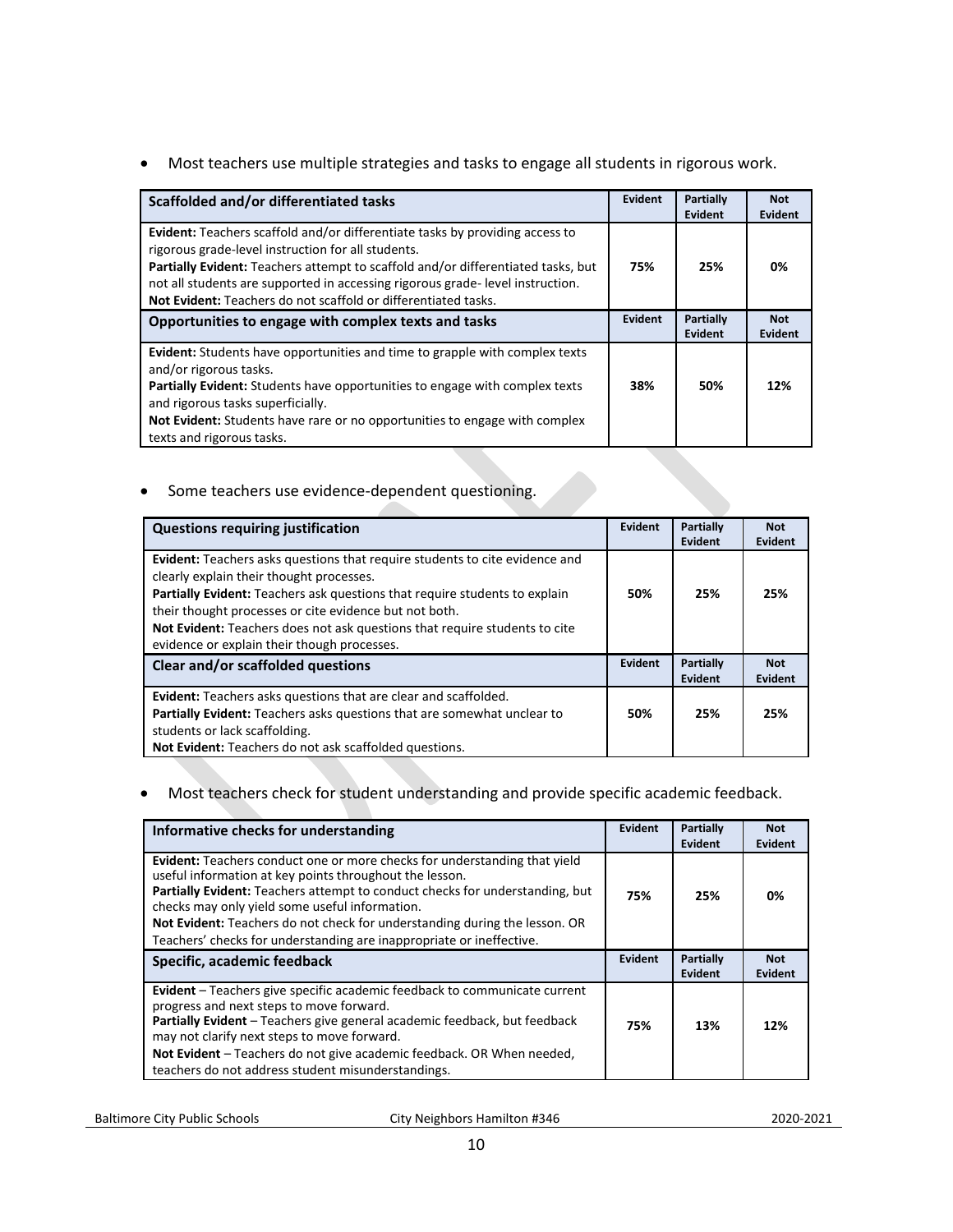• Most teachers facilitate academic talk.

| Opportunities for student-to-student interaction*                                                                                                                                                                                                                                                                                                                                                                                                                                          | Evident        | Partially<br>Evident        | <b>Not</b><br><b>Evident</b> |
|--------------------------------------------------------------------------------------------------------------------------------------------------------------------------------------------------------------------------------------------------------------------------------------------------------------------------------------------------------------------------------------------------------------------------------------------------------------------------------------------|----------------|-----------------------------|------------------------------|
| <b>Evident:</b> Teachers provide multiple or extended opportunities for student-to-<br>student interactions.<br><b>Partially Evident:</b> Teachers provide one opportunity for student-to-student<br>interactions.<br>Not Evident: Teachers provide no opportunity for student-to-student<br>interactions.                                                                                                                                                                                 | 13%            |                             | 75%                          |
| Evidence-based discussions*                                                                                                                                                                                                                                                                                                                                                                                                                                                                | <b>Evident</b> | <b>Partially</b><br>Evident | <b>Not</b><br><b>Evident</b> |
| Evident: In most student-to-student interactions, students engage in<br>discussions with their peers to make meaning of content or deepen their<br>understanding.<br><b>Partially Evident:</b> In few student-to-student interactions, students engage in<br>discussions with their peers to make meaning of content or deepen their<br>understanding.<br>Not Evident: Students do not engage in discussions with their peers to make<br>meaning of content or deepen their understanding. | 12%            | 0%                          | 88%                          |
| <b>Student academic talk</b>                                                                                                                                                                                                                                                                                                                                                                                                                                                               | Evident        | <b>Partially</b><br>Evident | <b>Not</b><br><b>Evident</b> |
| Evident: Students use academic talk and, when necessary, teachers<br>consistently and appropriately support students in speaking academically.<br>Partially Evident: Students sometimes use academic talk, and teachers<br>inconsistently or inappropriately supports students in speaking academically.<br>Not Evident: Students do not use academic talk, and teachers does not<br>support students in speaking academically.                                                            | 75%            | 25%                         | 0%                           |

\*Due to the COVID 19 pandemic, the shift to virtual learning, and the limitation of the recorded synchronous recorded lessons, two of the three indicators above (opportunities for student-tostudent interaction and evidence-based discussions) were not included in the calculation to determine the overall rating for this Key Action. The percentages for these indicators are provided for informational purposes only. The percentage for student academic talk was still included in the overall rating.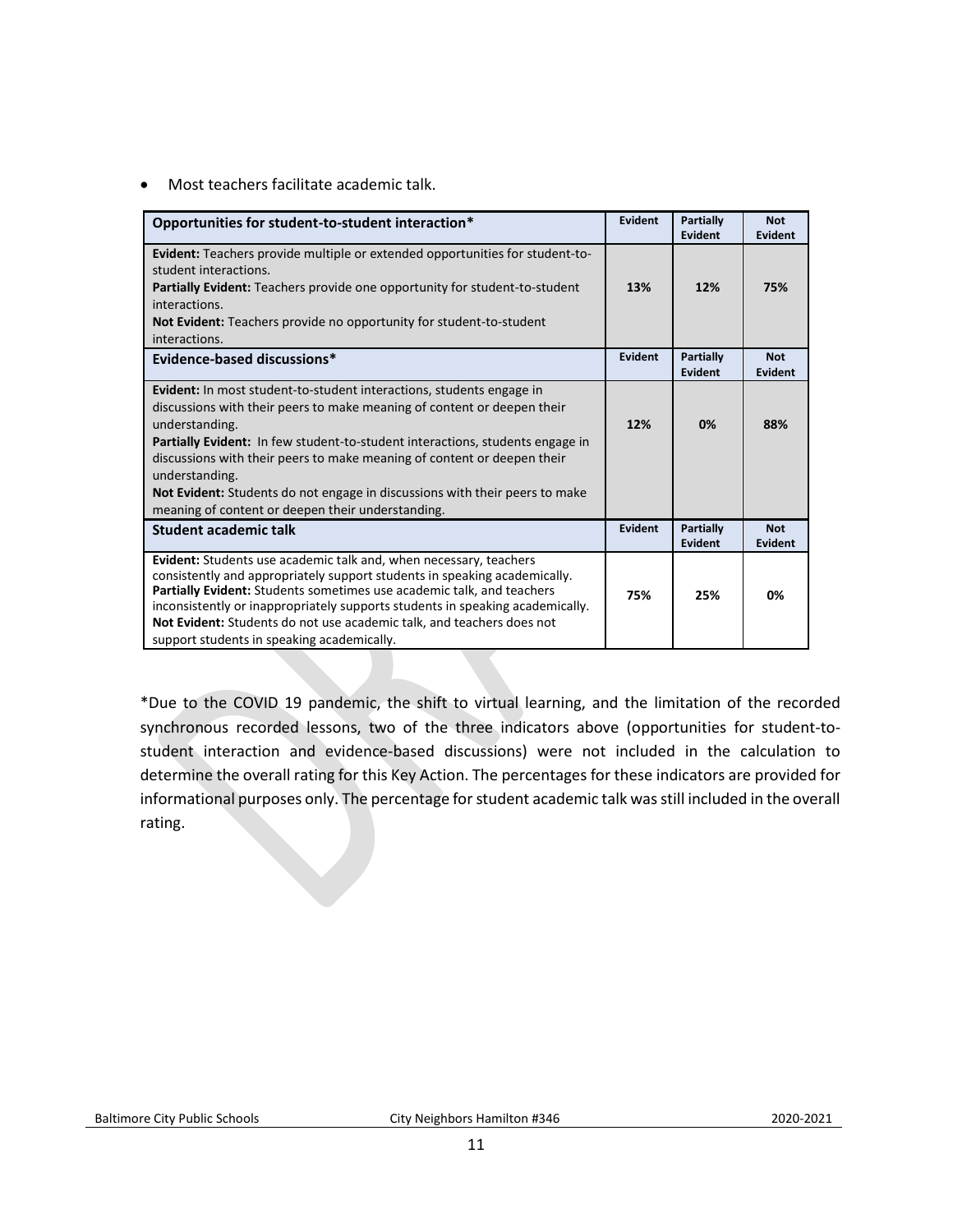| Key action |  |
|------------|--|
| 1.4        |  |

## **Teachers establish a classroom environment in which teaching and learning can occur. Not rated**

### • Teachers implement routines to maximize instructional time.

| <b>Maximized instructional time</b>                                                                                                                                                                                                                                                                                                                                                                                   | Evident        | Partially<br><b>Evident</b> | <b>Not</b><br>Evident |
|-----------------------------------------------------------------------------------------------------------------------------------------------------------------------------------------------------------------------------------------------------------------------------------------------------------------------------------------------------------------------------------------------------------------------|----------------|-----------------------------|-----------------------|
| Evident: Students re only idle for very brief (less than 2 minutes) periods of<br>time while waiting for teachers.<br>Partially Evident: Students may be idle for short periods of time (2-4<br>minutes) while waiting for teachers.<br>Not Evident: Students may be idle for significant periods of time (4 minutes)<br>or more) while waiting for teachers.                                                         | %              | %                           | %                     |
| Smooth routines and procedures                                                                                                                                                                                                                                                                                                                                                                                        | <b>Evident</b> | Partially<br>Evident        | <b>Not</b><br>Evident |
| Evident: Routines and procedures run smoothly with minimal or no<br>prompting from the teachers.<br><b>Partially Evident:</b> Routines and procedures run smoothly with some<br>prompting from the teachers.<br>Not Evident: Routines and procedures are in place but require significant<br>teachers prompting and direction. OR There are no evident routines or<br>procedures, so the teachers direct all of them. | %              | %                           | %                     |

### • Teachers build a positive, learning-focused classroom culture.

| <b>Teacher-to-student interactions</b>                                                                                                                                                                                                                                                                                                                                                           | Evident        | Partially<br>Evident | <b>Not</b><br>Evident |
|--------------------------------------------------------------------------------------------------------------------------------------------------------------------------------------------------------------------------------------------------------------------------------------------------------------------------------------------------------------------------------------------------|----------------|----------------------|-----------------------|
| Evident: Teacher interactions with students are positive and respectful.<br>Partially Evident: Some interactions among teachers and students<br>demonstrate a positive rapport and respect while other interactions<br>demonstrate a lack of rapport/respect.<br>Not Evident: Little to no interactions among teachers with students<br>demonstrate a positive rapport/mutual respect.           | %              | %                    | %                     |
| <b>Student-to-teacher interactions</b>                                                                                                                                                                                                                                                                                                                                                           | Evident        | Partially<br>Evident | <b>Not</b><br>Evident |
| Evident: Student interactions with teachers are positive and respectful.<br>Partially Evident: Some interactions among students and teachers<br>demonstrate a positive rapport/mutual respect while other interactions<br>demonstrate a lack of rapport/respect.<br><b>Not Evident:</b> Little to no interactions among students with teachers<br>demonstrate a positive rapport/mutual respect. | %              | %                    | %                     |
| <b>Student-to-student interactions</b>                                                                                                                                                                                                                                                                                                                                                           | <b>Evident</b> | Partially<br>Evident | <b>Not</b><br>Evident |
| Evident: Student-to-student interactions are positive and respectful.<br><b>Partially Evident:</b> Some interactions among students demonstrate a positive<br>rapport/mutual respect while other interactions demonstrate a lack of<br>rapport/respect.<br>Not Evident: Little to no interactions among students demonstrate a<br>positive rapport/mutual respect.                               | %              | %                    | %                     |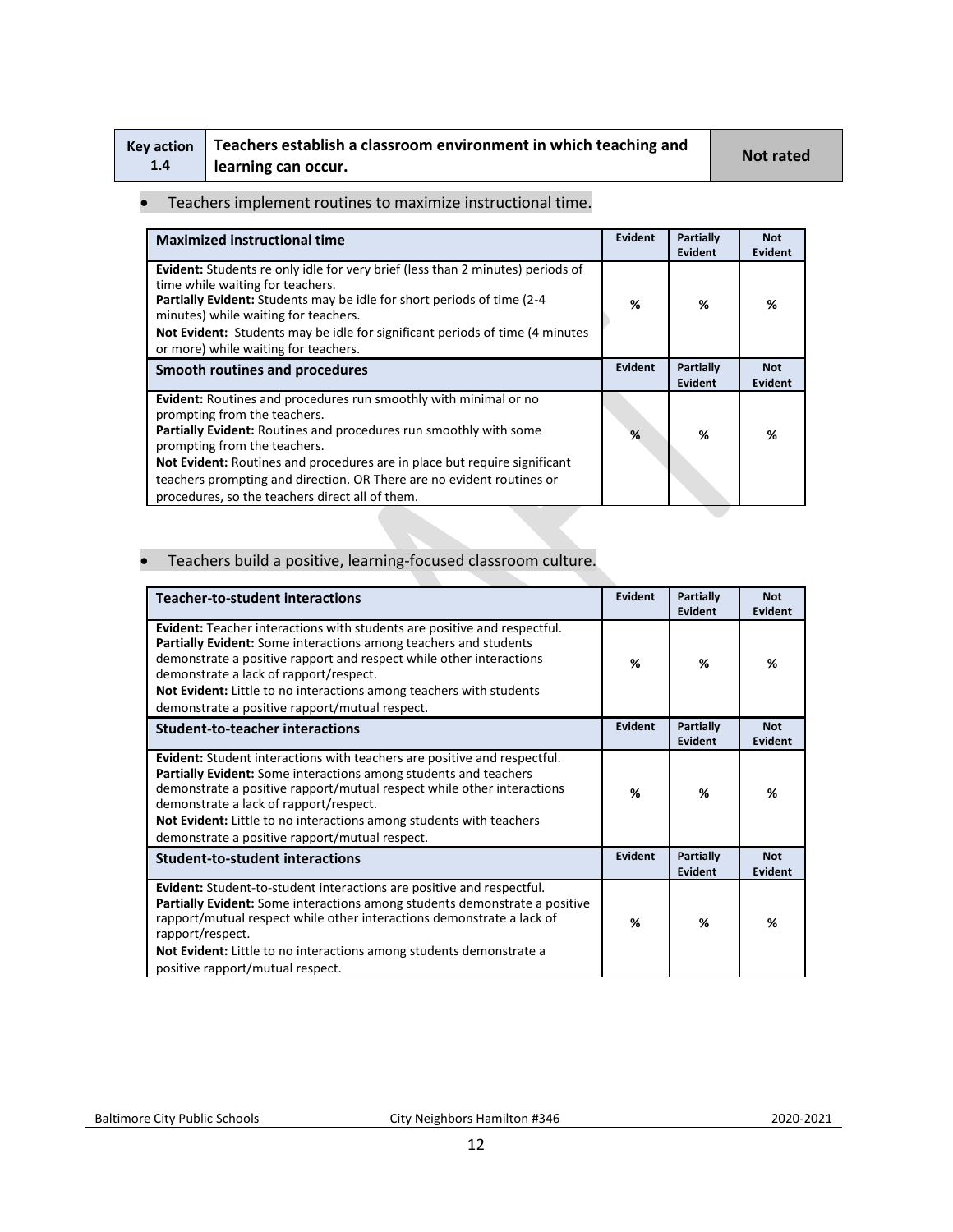|  |  |  |  | Teachers reinforce positive behavior and redirect off-task or challenging behavior, when needed. |  |
|--|--|--|--|--------------------------------------------------------------------------------------------------|--|
|--|--|--|--|--------------------------------------------------------------------------------------------------|--|

| Reinforce positive behavior                                                                                                                                                                                                                                                                                                                                                                                                    | Evident        | Partially<br><b>Evident</b>        | <b>Not</b><br><b>Evident</b> |
|--------------------------------------------------------------------------------------------------------------------------------------------------------------------------------------------------------------------------------------------------------------------------------------------------------------------------------------------------------------------------------------------------------------------------------|----------------|------------------------------------|------------------------------|
| Evident: Teachers promote and reinforce positive behavior.<br>Partially Evident: Teachers occasionally acknowledge positive behavior but                                                                                                                                                                                                                                                                                       |                |                                    |                              |
| focus more on negative behavior.<br>Not Evident: Teachers primarily focus on negative behavior.                                                                                                                                                                                                                                                                                                                                | %              | %                                  | %                            |
| <b>On-task behavior</b>                                                                                                                                                                                                                                                                                                                                                                                                        | <b>Evident</b> | <b>Partially</b><br><b>Evident</b> | <b>Not</b><br>Evident        |
| <b>Evident:</b> Students are on-task and active participants in classwork and<br>discussions.<br><b>Partially Evident:</b> Some students exhibit frequent off-task behavior in the<br>classroom. AND/OR Most students exhibit occasional off-task behavior in<br>the classroom.<br><b>Not Evident:</b> Students exhibit consistent off-task behavior in the classroom.                                                         | %              | %                                  | %                            |
| Time impact of redirection/discipline of off-task behavior                                                                                                                                                                                                                                                                                                                                                                     | <b>Evident</b> | Partially<br>Evident               | <b>Not</b><br>Evident        |
| Evident: Teachers address behavioral issues (if any) with minimal interruption<br>to instructional time (less than 2 minutes).<br>Partially Evident: Teachers address behavioral issues with some interruption<br>to instructional time (2-4 minutes).<br><b>Not Evident:</b> Teachers address behavioral issues in a manner that does not<br>fully solve the issue causing significant interruption to instructional time (4) | %              | %                                  | %                            |
| minutes or more). OR Teachers does not address behavioral issues, allowing<br>student misbehavior to continue or escalate.                                                                                                                                                                                                                                                                                                     |                |                                    |                              |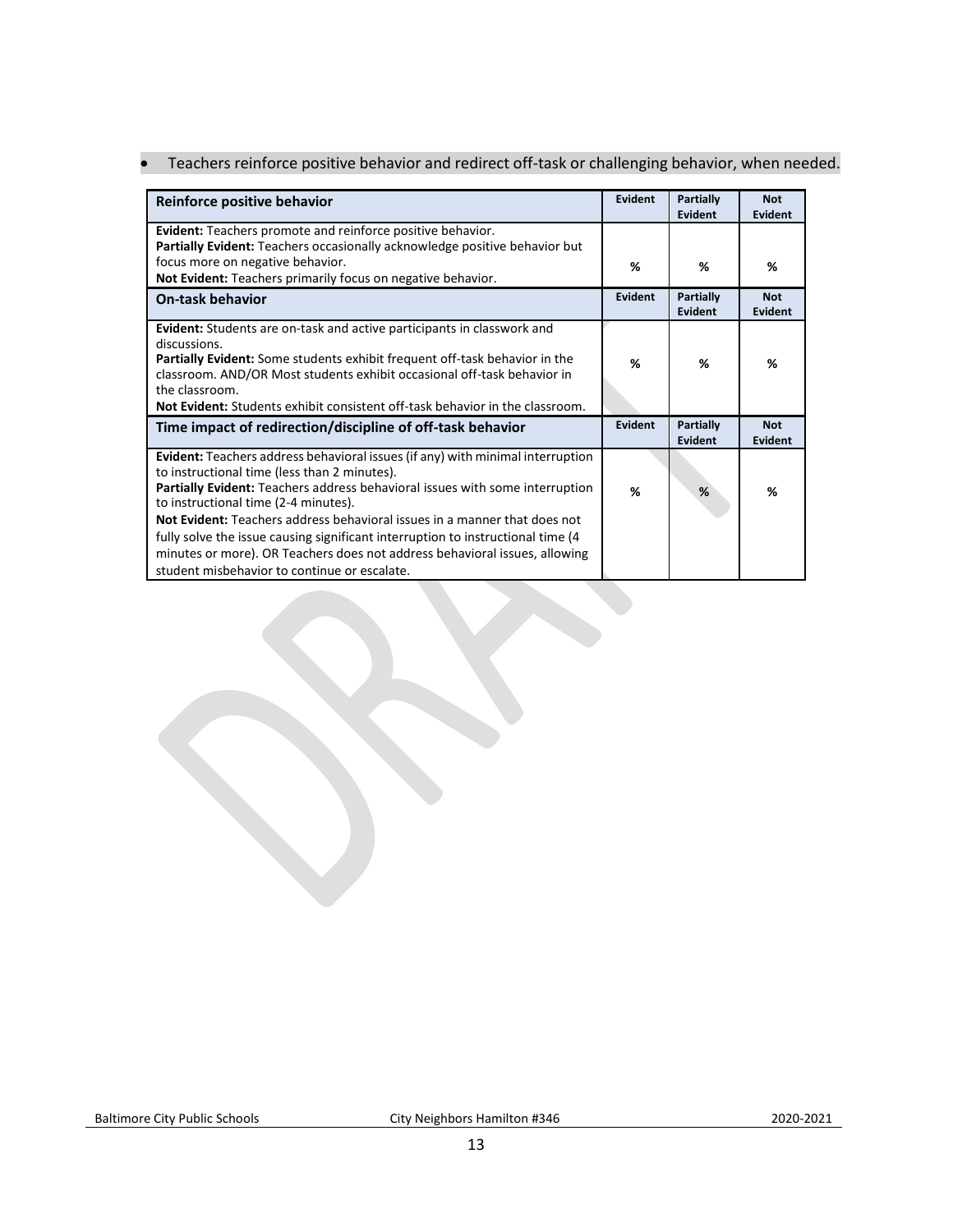### <span id="page-13-0"></span>**Domain 2: Talented People**

| <b>Kev action</b> | The school implements systems to select effective teachers and | Not rated |
|-------------------|----------------------------------------------------------------|-----------|
| 2.1               | staff whose skills and beliefs meet the needs of the school.   |           |

- School leadership has implemented organizational structures for selection and/or placement across staffing positions that addresses student well-being and academic performance.
- School leadership recruits' candidates using multiple stakeholders and measures to assess each candidate's qualifications in alignment with school needs.

| <b>Kev action</b> | The school develops teacher and staff capacity through | <b>Effective</b> |
|-------------------|--------------------------------------------------------|------------------|
| 2.2               | individualized support and professional development.   |                  |

- School leadership ensures the implementation of a mentoring program, when applicable, to support the development of all new teachers and staff and monitors the programs' effectiveness. School leadership and teachers shared that early career teachers participate in summer and monthly professional development sessions facilitated by the school's executive director. A review of the City Neighbors New Educator Orientation presentation reveals a focus on developing a safe environment for teachers to grow, learning more about City Neighbors, providing school-based procedures, and creating a community of new educators. Both stakeholder groups reported that early career teachers are paired with teacher mentors who meet month to discuss topics such as curriculum design, project-based learning, and arts integration. A review of April 8, 2021, mentor notes confirms discussions on project-based learning and planning. Further, school leadership and teachers reported that additional teachermentors are available to foster more targeted supports. A review of one-pager about school's mentoring program highlights supports such as classroom observation and feedback, and collaborative projects to support the teacher development. Additionally, School leadership and teachers reported that non-instructional staff interested in teaching participate in the school's Teacher Fellowship program where they assist classroom teachers and learn new lesson planning and classroom management strategies. Regarding oversight of the mentoring program, all stakeholders shared that school leadership checks in with mentors and mentees, and in some cases, establishes joint meetings.
- School leadership uses multiple methods to provide timely support and interventions to struggling teachers and staff as indicated by data and/or informal or formal observations. School leadership reported that struggling teachers are identified through conversations with teachers, classroom observations and self-identification. Teachers confirmed these methods and noted that teachers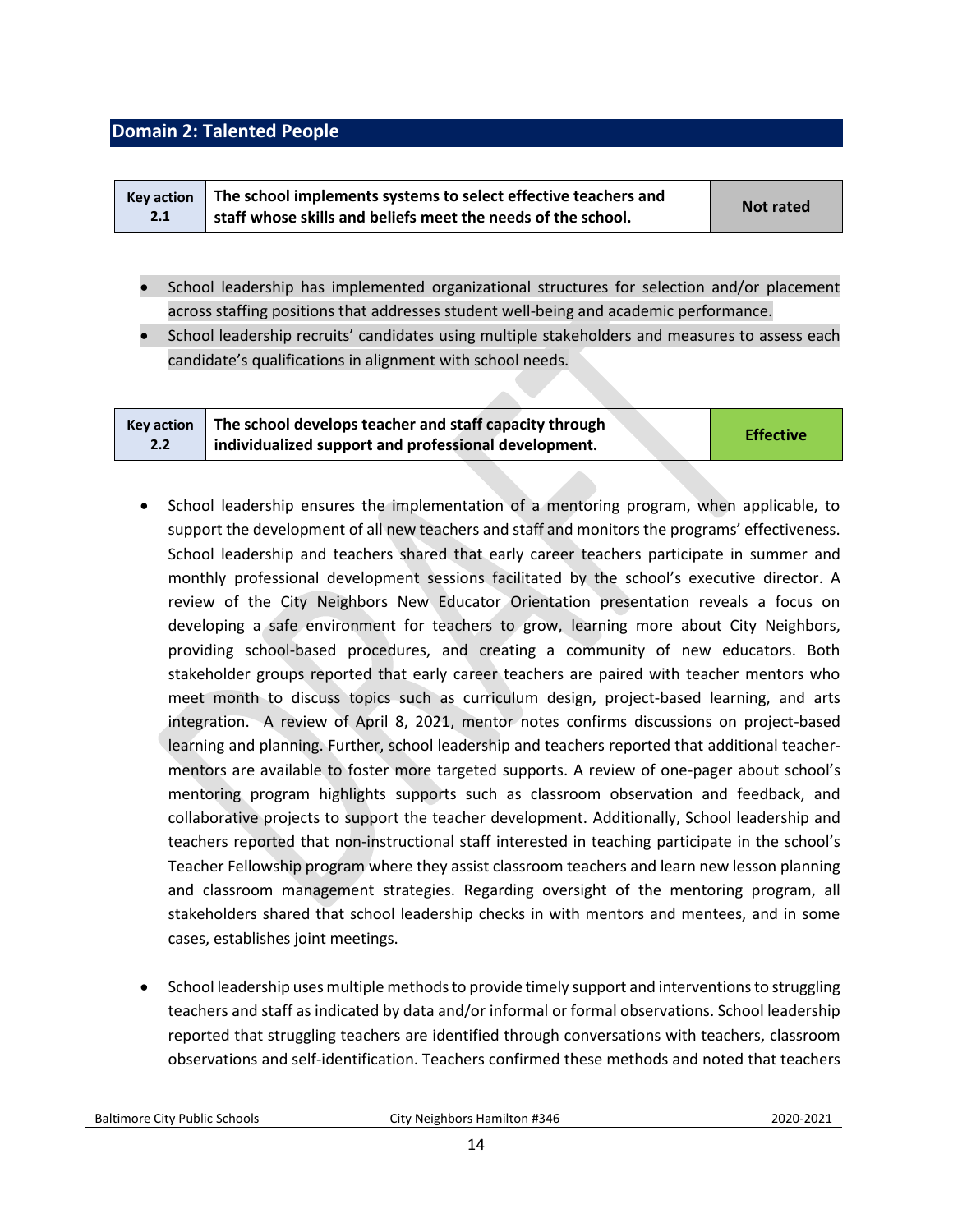develop goals and documents of practices which are monitored throughout the year. Teachers added that teachers can receive coaching with project-based learning and participate in Teacher College workshops. A coaching calendar was provided for review. Regarding formal observations, teachers shared that teachers participate in post-observation conferences where the 5&5 (5 glows and 5 grows) document is discussed. Moreover, teachers added that teachers have the option to request additional formal observations. Although school leadership shared that there are no teachers currently on Performance Improvement Plans, a review of several emails confirms supports regarding curriculum development and student report card comments.

• School leadership engages all staff in differentiated professional development based on identified needs. Teachers reported that the Leadership Hub, which includes school leadership and a representative sample of teachers, analyzed teachers' needs to determine professional development offerings which includes summer learning opportunities (e.g., City Neighbors Conference). A review of the October 13, 2020 CNH Hub meeting agenda confirms strategic planning specific to staff development. School leadership and the executive director shared that the school prioritized equity and inclusion and works with an outside agency to facilitate monthly whole group sessions and small group book/video studies. Teachers added that teachers participated offerings such as Orton-Gillingham, Leveled Literacy Intervention, and Nearpod. A review of the school's professional development calendar confirms most of these sessions. School leadership reported that sessions are differentiated by teacher roles and executed using the workshop model. School leadership and teachers noted grade-band specific opportunities and individual teachers' participation in outside training. A review of the Arts Everyday Summer Conference confirms individual offerings.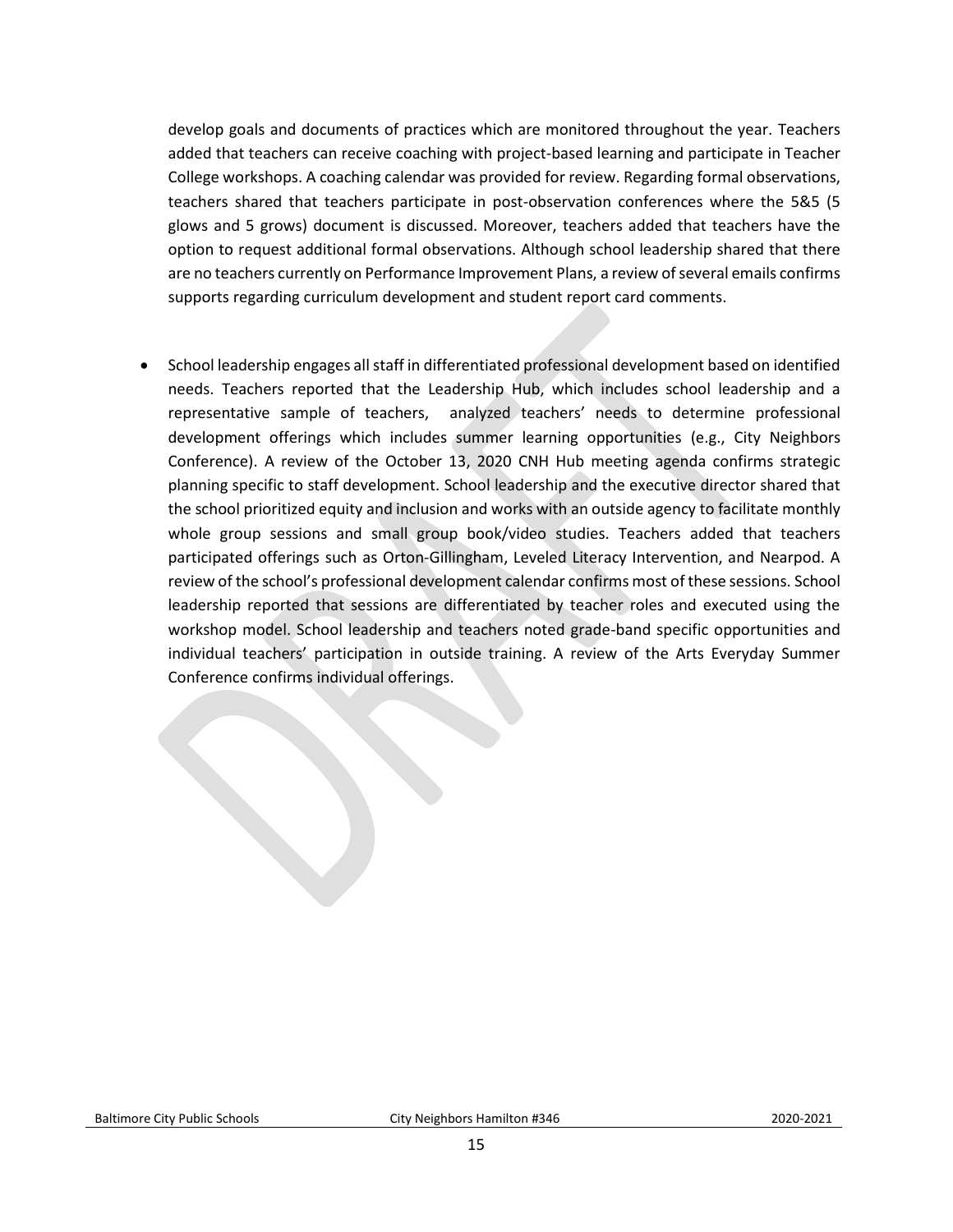### <span id="page-15-0"></span>**Domain 3: Vision and Engagement**

**Key action 3.1 The school has a clear vision and mission that promotes studentcentered, culturally relevant learning that prepares students for future success.** 

**Highly Effective**

- The school community shares a clear understanding of the school's mission and vision, including a clear understanding of initiatives and values, that support high student achievement. School leadership, teachers and families reported that the mission includes a focus on real world application through project-based learning. The operator confirmed these claims and added alignment with Reggio Emilia pedagogy and an emphasis on equity and inclusion. Families also concurred with other stakeholder and noted there is also a parent-school cooperative. The operator and teachers also shared that the school aims to address the needs of the whole child and creates an environment where students are known, loved, and inspired. Regarding strategies and initiatives that support the school's mission, all stakeholders noted a litany of resources such as the partnerships with Arts Everyday (project-based learning) and Young Audiences (art integration), professional development (equity and inclusion, leadership hub), committee nights and board meetings (parent-school cooperative) and student-centered events such as Family Arts Nights, and jazz dances (arts integration). Stakeholders shared that the mission and vision has been communicated through the school website and newsletters, classroom mailers and the school's handbooks. A review of the handbooks confirms the mission as, "City Neighbors Hamilton is to provide an extraordinary public school education with high academic achievement for all students. Our ultimate goal for our school is that through project-based learning, arts integration, parental involvement and community outreach, the students leave enlivened, with deep awareness of themselves, their families, and the outside community, and with the capacity to be good citizens."
- School leadership ensures that the school's programs are culturally relevant and incorporate skills for  $21^{st}$  century success. School leadership shared that the school encourages students to think critically about the world around them through project-based learning that include real world applications. A review of documents regarding a trip to Masonville Cove confirms opportunities for real world applications such as water conservation. School leadership added that middle school students were engaged in project study around recent social movements. A review of documents reveals that students learned about recent protest by exploring Civil Rights Movements. Teachers highlighted socioemotional learning through restorative practices and student voice. Regarding digital literacy, stakeholders noted the Fab Lab where students have access to coding classes, Google classroom, 1:1 student devices, and digital art programs. Stakeholders mentioned that the school actualizes cultural responsiveness through celebrations (Black History, Women's History and Pride months), and school events (African dances, family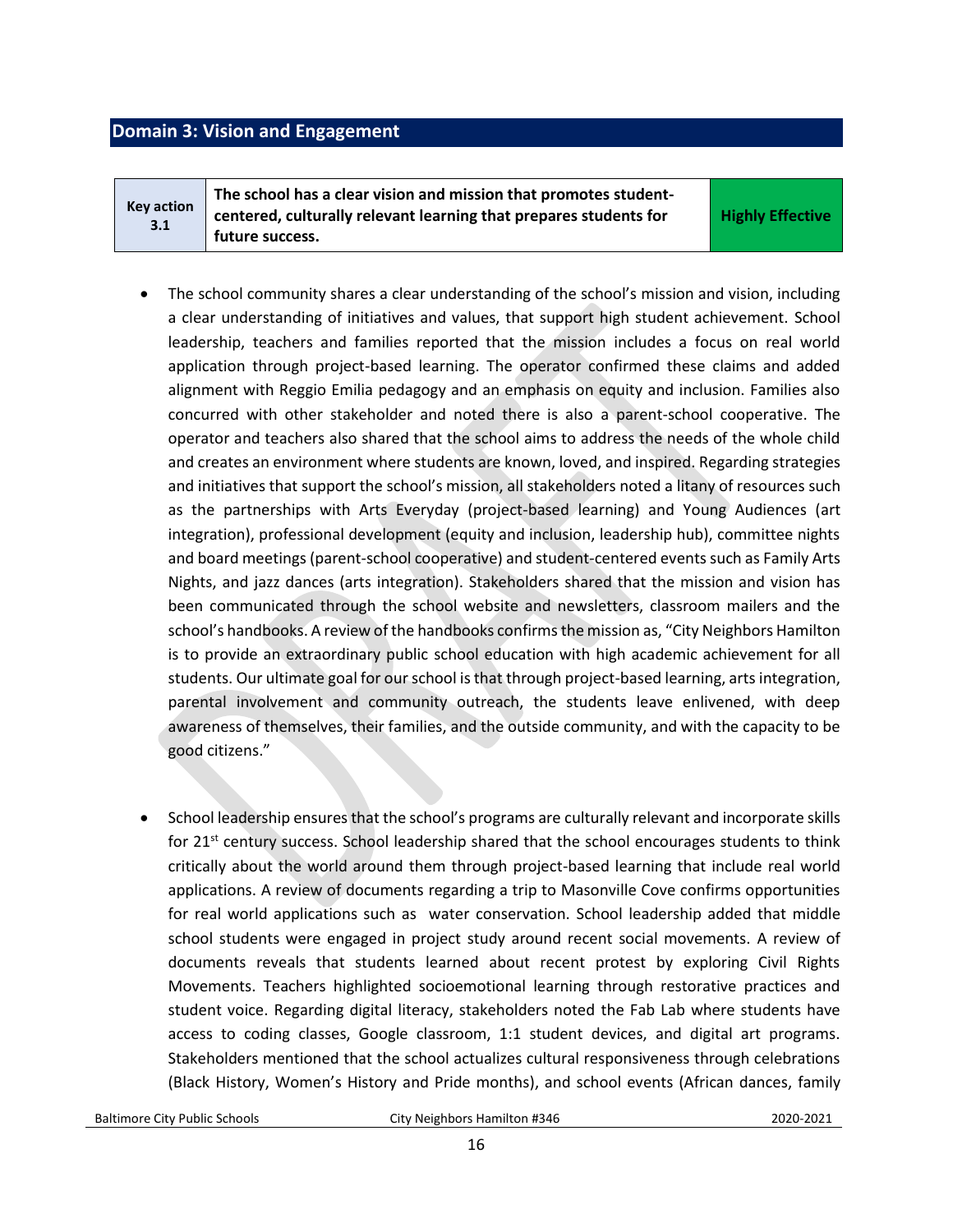cookbook project and virtual field trips). School leadership also noted that the school offers gender neutral bathrooms to respect gender diversity.

| <b>Key action</b> | The school cultivates and sustains open communication and               | <b>Highly Effective</b> |
|-------------------|-------------------------------------------------------------------------|-------------------------|
| 3.2               | $\vdash$ decision-making opportunities with families and the community. |                         |

- The school implements systems to build strong relationships with families and garners feedback in order to make schoolwide decisions. School leadership and the operator described City Neighbors Hamilton as a parent-school cooperative. The board and families confirmed this notion and shared that the school encourages the participation of families through its board (which include family board members), monthly committee nights, a family engagement goal (3000 volunteer hours) and a host of family-oriented school events. School leadership and teacher noted events such as open houses, forums, Family Art Nights, and Equity Team meetings. A review of the student handbook confirms that parents volunteer for a predetermined amount of time and participate on school committees. Moreover, school leadership reported supports for families such as providing take-home academic materials and socioemotional learning offered by Hope Health. All stakeholder groups reported that families receive information through a variety of methods which include the school's newsletter, phone calls, emails, weekly Monday mailers, and Jupiter (an interactive communication system). A review of the Back-to-School Night presentation reveals topics such as monthly family meetings and confirms methods of communication. Regarding strategies to engage harder to reach families, school leadership, the operator and families noted that teachers' relationships with families assist them in connecting with families. The operator added that the school has a Culture Coordinator who provides added supports. As it relates to family input on school-wide decisions, all stakeholder groups reported that families provided feedback on topics such as the school's re-opening plan, school budgeting, board committees.
- The school builds strong relationships with community stakeholders and leverages resources to meet the needs of students and the school. All stakeholder groups reported community partnerships such as Arts Everyday (arts integration), Morgan State University (professional development and curriculum support), Hope Health (wraparound and mental health services), Chesapeake Bay Trust (financial assistance and environmental support), Young Audiences (arts integration), Under Armor (renovated facilities), and Parks and Recs (green space development). The Arts Everyday contract, emails regarding the Chesapeake Bay Trust grant, documents from the Compost Crew regarding Earth Day celebrations and communication from Morgan State University regarding Orton-Gillingham training was provided for review. The operator shared that the school considers the partner's alignment to the mission and vision when determining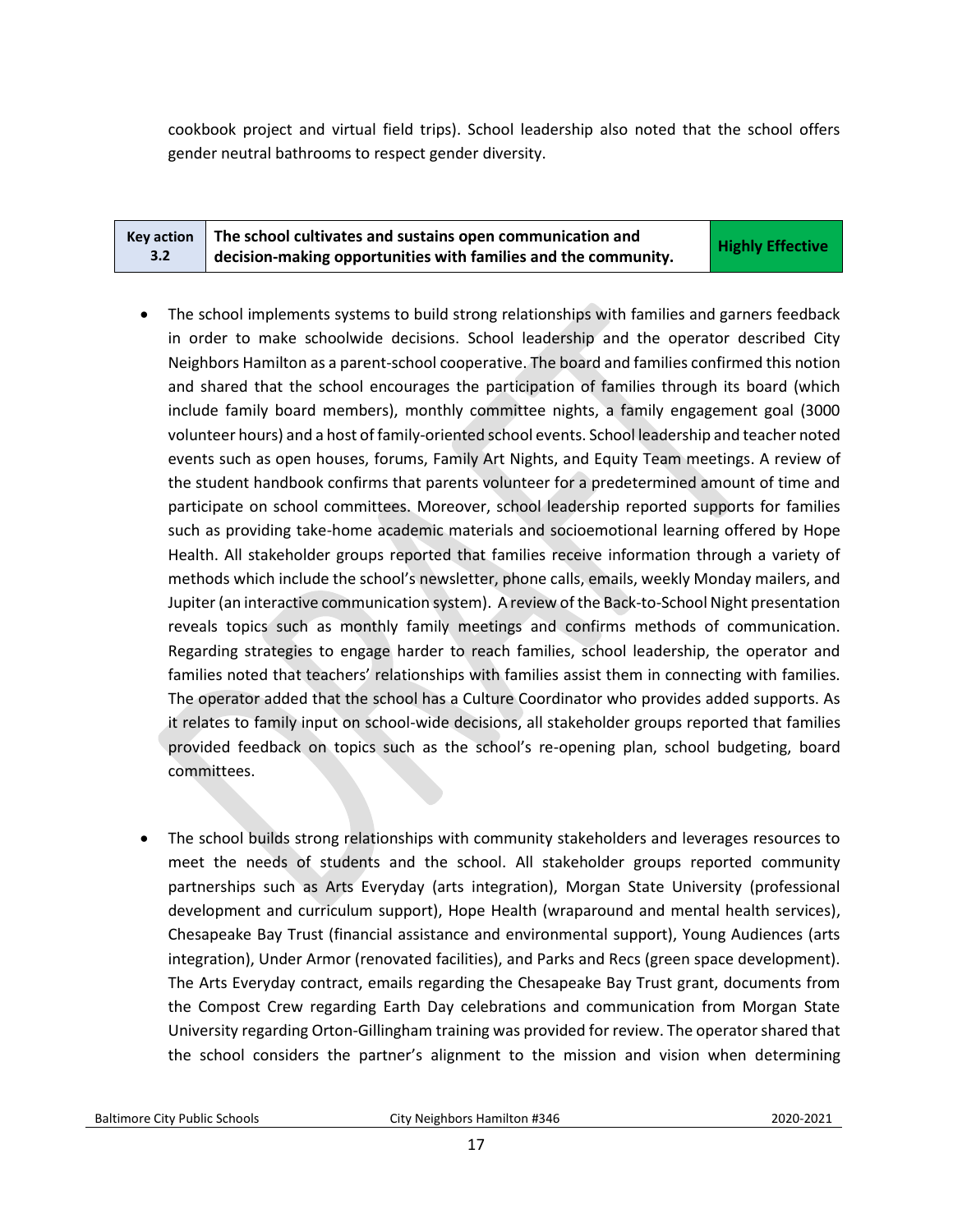appropriateness. Further, school leadership noted that the school facilitates participant surveys and reviews pre- and post-data to determine the effectiveness of community partnerships.

| <b>Key action</b><br>3.3 | The climate and culture of the school creates a welcoming learning<br>environment that meets the academic, social, and emotional needs<br>of each student. | <b>Not rated</b> |
|--------------------------|------------------------------------------------------------------------------------------------------------------------------------------------------------|------------------|
|--------------------------|------------------------------------------------------------------------------------------------------------------------------------------------------------|------------------|

- The school implements and monitors school protocols that create an environment where students, staff, and families feel welcome and safe.
- The school develops proactive systems that support individual students' social, emotional, and socioeconomic needs.
- School leadership establishes consistent structures to recognize and celebrate student achievement.
- School leadership establishes consistent structures that demonstrate value and recognition of staff.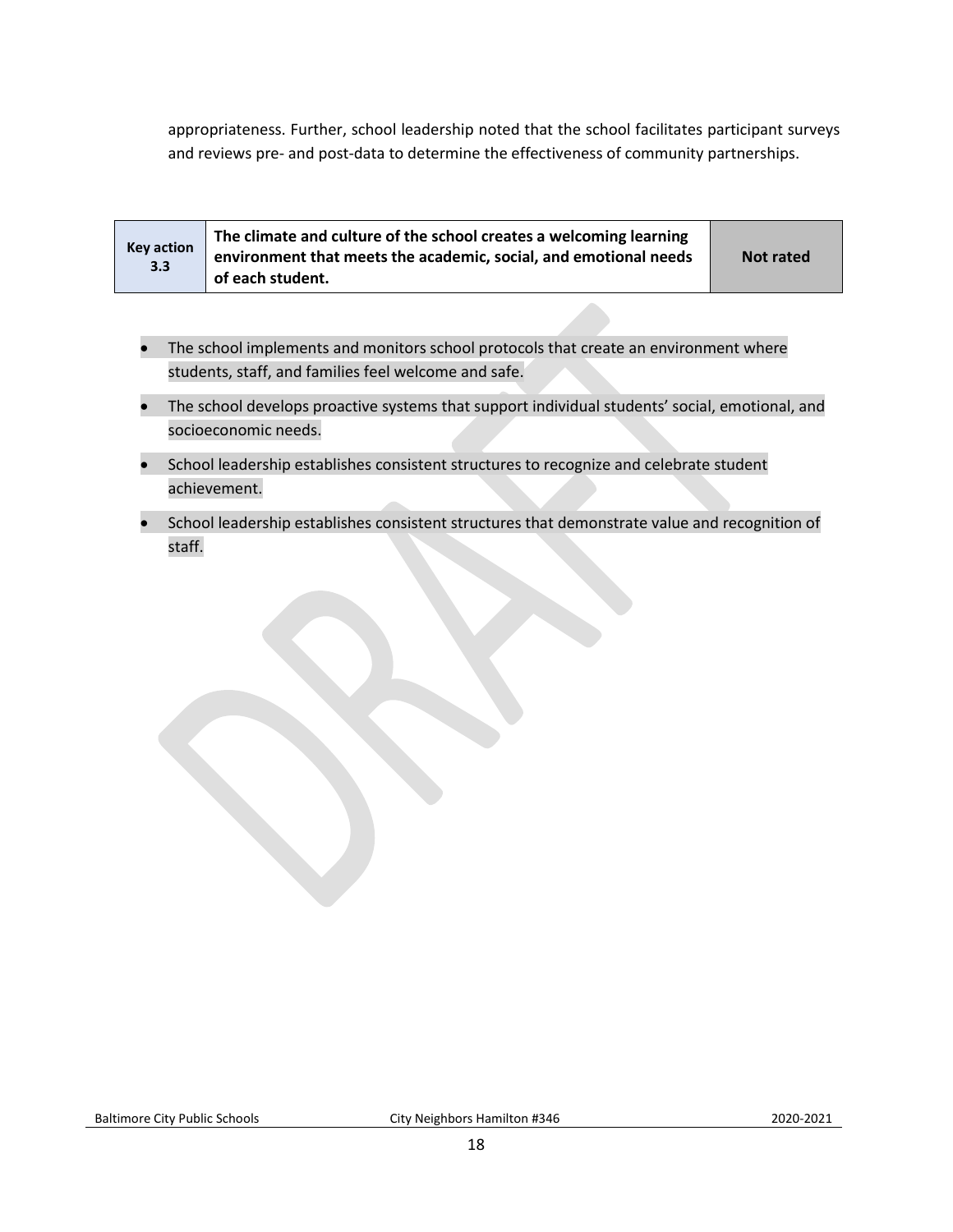### <span id="page-18-0"></span>**Domain 4: Strategic and Professional Management**

| Key action $\parallel$ The school establishes clear goals for student achievement and | <b>Highly Effective</b> |
|---------------------------------------------------------------------------------------|-------------------------|
| tracks progress toward goals.                                                         |                         |

- School leadership collaborates with teachers to establish and communicate measurable goals for the improvement of student learning and strategies aligned to the goals. Stakeholder groups reported the following goals: 1) 85% of students will read on grade or above level by the end of third grade as measures by iReady results, 2) 85% of fifth and eighth grade math students performing on grade level as measured by iReady results, 3) increase family participation/volunteer to 3000 hours collectively as measured by family logs, and 4) 85% of teachers will demonstrate self-advocacy for culturally responsive teaching as measured by teacher surveys. Stakeholders shared that strategies and initiatives that support school-wide goals include administering iReady four times annually (literacy and mathematic goals), monitoring running records (literacy), Level Literacy intervention teachers (literacy goal), tutoring (literacy and mathematic goals), small group instruction (literacy and mathematic goals), math intensives (mathematic goal), the equity coach and equity team (culturally responsive teaching goal), family events such as Family Art Night, Back to School Night and Committee Nights (family engagement), book studies (culturally responsive teaching goal), and professional development (all schoolwide goals.) All stakeholder groups reported that school-wide goals and related strategies were considered in student support meetings and team meetings where attendance, behavior and academic data was reviewed. School leadership added that goals were also determined during the school's week-long summer institute where the board and some teachers participated. Teachers confirmed that goals were discussed during the summer institute and shared that teachers helped to determine how much time may be needed to execute strategies. A review of Summer Institute documents confirms topics such as reviewing the goals, discussing Common Core Standards, and analyzing school-wide data to determine areas of need for schoolwide goals. Subsequently, goals were presented for a board vote and communicated with families. A review of board meeting agendas and the Back-to-School Night presentation confirms that topics related to school-wide goals were discussed.
- School leadership and all staff participate in analysis of school-wide data and instructional practices to monitor progress towards goals, revisiting and adjusting action plans as needed. Stakeholder groups reported, and documents confirm, that the school maintains a dashboard which contains data related to school-wide goals. Stakeholders added that the dashboard is shared during monthly board meetings which include teacher and family board members. School leadership, teachers and the operator noted their involvement in collecting and discussing data during team meetings, data meetings, faculty meetings, family forums, Committee Nights, and assessment weeks (which occur at the beginning and ending of each trimester). A review of a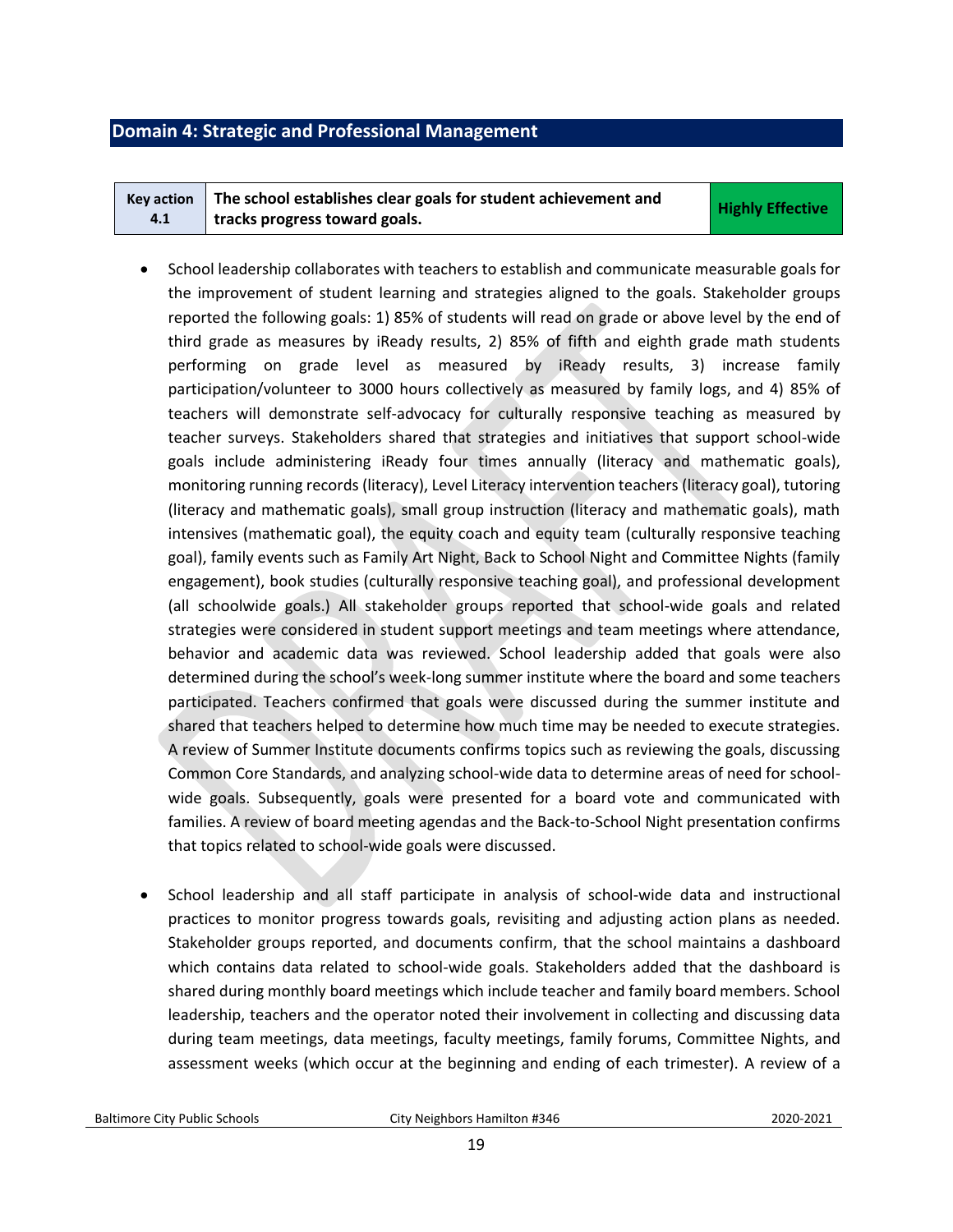September 9, 2020 staff meeting agenda confirms a review of school-wide goals and the data meeting cycle. Teachers reported that information derived from these meetings helps to inform instructional practices and the reorganization of small groups. Stakeholder groups also reported that teachers have access to online data sheets which are available in shared folders. Teacher confirmed the use of shared folders which provides access to other grade level and content data. School leadership mentioned that families also have access to data points such iReady results and progress towards the family engagement goal. Regarding adjustments, stakeholders reported no changes to the school-wide goals. However, some teachers reported changes to strategies such as the addition of a literacy interventionist and tutoring.

| <b>Key action</b><br>4.2 | School leadership allocates and deploys the resources of time,      |
|--------------------------|---------------------------------------------------------------------|
|                          | human capital, and funding to address the priority growth goals for |
|                          | student achievement.                                                |

**Highly Effective**

- Budget distributions and resource allocations are aligned to school goals and priorities that support equitable learning environments. School leadership, teachers and the operator reported expenses relative to the school's literacy goal such as the Springboard curriculum for early learners, Leveled Literacy, iReady assessment materials and a reading interventionist who support small group instruction. As it relates to the school's mathematics goal, teachers highlighted resources like Happy Numbers, math manipulatives, and teacher stipends for serving as tutors. All stakeholder groups noted a focus on equity and inclusion and identified resources such as the hired equity consultant and professional learning materials. In support of the school's family participation goal, teachers, the operator, and families reported that the school hired a Culture Coordinator who provide additional access for families. A review of the staff roster confirms this position. Teacher also shared that the school provides food and childcare during family events. Stakeholders noted other expenses such as additional student computer and hotspots, as well as personal protective equipment. Regarding inequities, stakeholders shared that hotspots were provided to families in need of internet access. Teachers shared that the school provides food and childcare during family events. Families confirmed these purchases and added that teachers and families provided feedback on the school's budget.
- School leadership leverages staff in key roles in support of school-wide goals. School leadership and teachers reported that a representative group of teachers serve on the Leadership Hub which assists school leadership in making school-wide decisions. Review of Leadership Hub agendas confirmed staff support for leadership around administrative needs and long-term goals. Teachers added that teachers are identified by their peers to serve on board committees and participate in work groups (i.e., equity and Bridges Collaborative). School leadership added that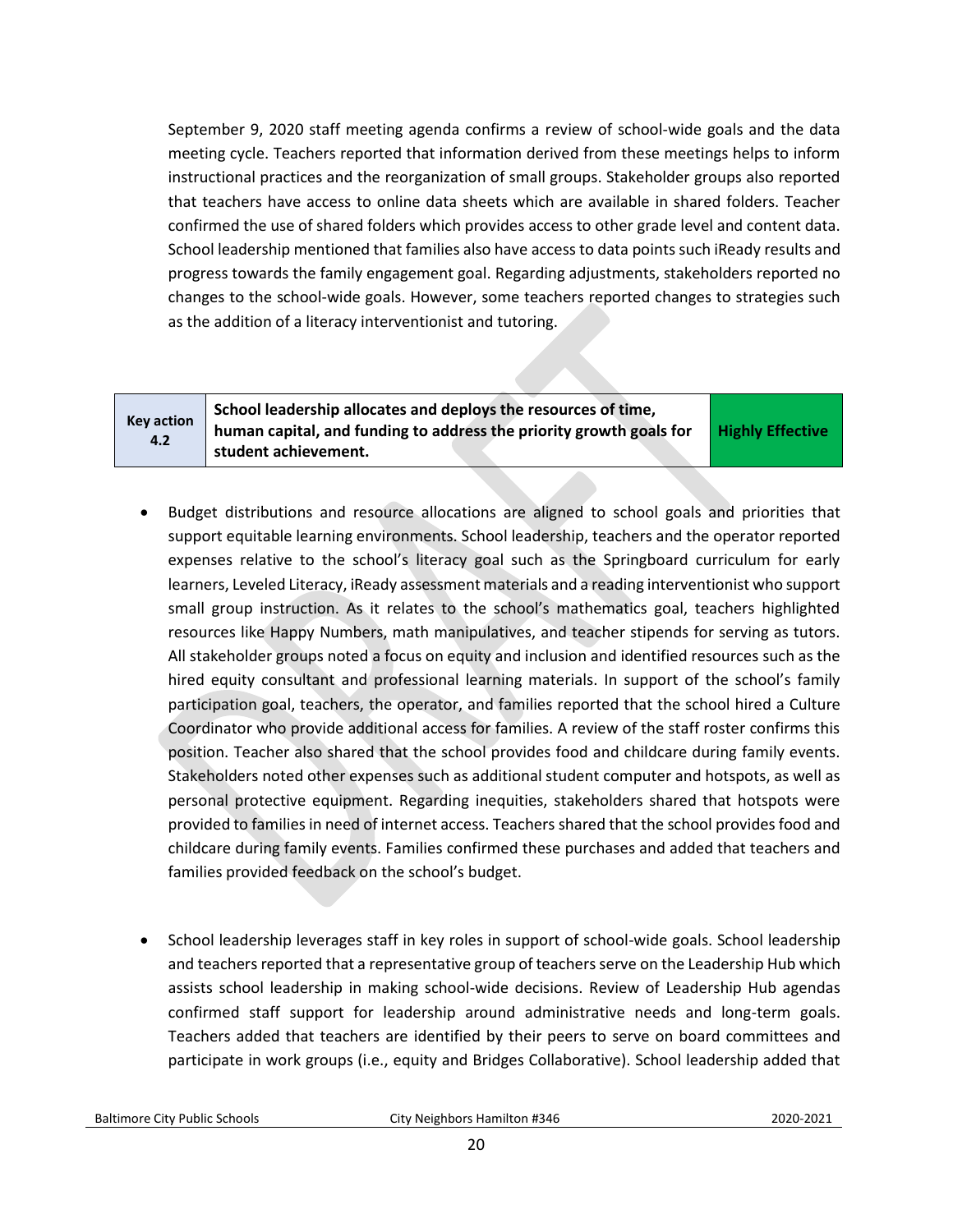teachers have been trained on programs like Orton-Gillingham and facilitate professional development sessions. Moreover, teachers shared that teachers serve as mentors to early career teachers. Further, teachers noted that they provide after school tutoring and assist in planning school events. A review of staff and board meeting agendas, and staff rosters confirm most roles noted above.

• School leadership leverages common staff time to focus on professional learning and collaboration in support of student achievement. According to school leadership, teachers, and the operator, teachers meet weekly in grade level bands (K-3, 4-5, and middle school) to collaborate about student achievement and school-wide goals. School leadership and teachers also shared that teachers participate in data team meetings to inform instructional changes. Lastly, the operator and some teachers noted that they also meet with interventionists, art teachers, or partners to plan and receive professional development. Review of middle school collaborative planning agendas confirmed various topics of discussion. For example, the May 20, 2021 agenda noted topics such as intensives, assessment week, end-of-year activities and graduation.

#### **Key action 4.3 School's board of trustees (or operator) provides competent stribut 3 board of trastees (or operator)** provides competent **Highly Effective**

• The governing board and operator maintain essential knowledge of the school and provide oversight of the academic program. School leadership, the operator and board reported that the board participates in frequent events and has supported the developed of school-based projects. All stakeholders shared that school leadership and the operator work together to highlight priorities and goals which are communicated to, and voted on by, the board. School leadership and operator noted that board members receive information from the foundation and principal's report during monthly board meetings. A review of monthly principal's reports reveals a standard agenda which include topics on targeted and online instruction, family engagement, schoolwide goals, strategies, measurements, and baseline data. Additionally, stakeholders noted, and documents confirm, that the board is provided dashboard updates specific to assessments (e.g., iReady, MCAP), student attendance, high school choice placement, finances, and family engagement data. The board confirmed a focus on family participation (3000 hours of engagement) and added cultural awareness (e.g., equity and inclusion professional development and race/gender comparisons between staff and students). School leadership, the board and operator revealed that the board is primarily comprised of school staff and families. The board added that students are typically represented on the board, but this was challenging considering the virtual environment. All stakeholders shared that board members participate in board committees which are often involved in school planning. Moreover, the operator and board stated there are Board priorities relative to governance, finance, and community relationships.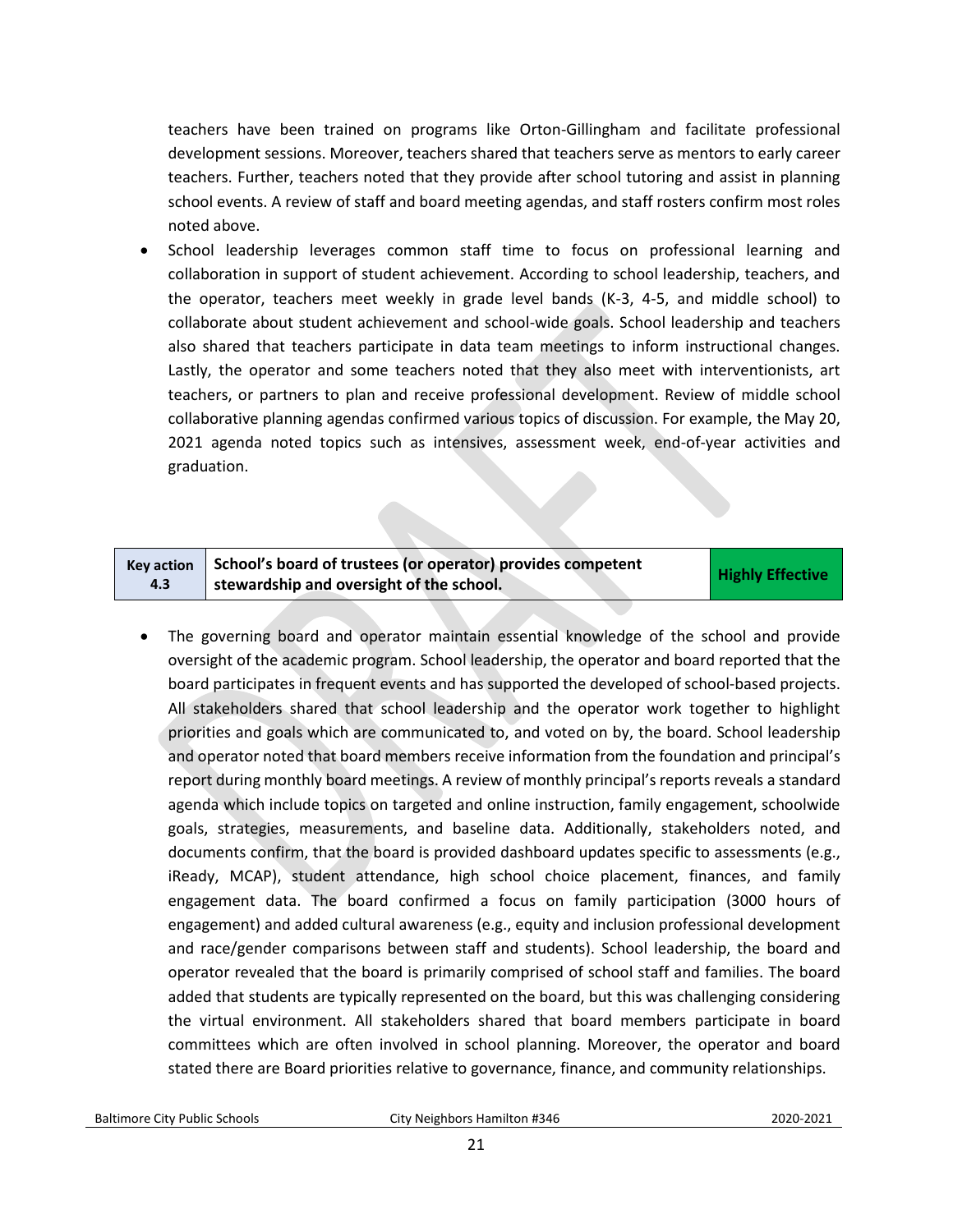- The governing board and operator provide financial oversight by monitoring the school's financial records and ensuring that the school remains fiscally viable. The operator described the fiscal state of the school as strong and cited a positive debt service ratio. The board, school leadership, and the operator shared that the board has established financial goals which include parent fundraising of \$10,000 (obtained through fundraiser events). The operator shared that the City Neighbors Foundation has secured grants from the Chesapeake Bay Trust (for the improvement of school grounds) and the Meyerhoff Foundation (to support arts integration). School leadership reported that the budget process begins with the school's accountant, school leadership and the operator developing a budget to share with the board's finance committee and teachers. Continuing, the finance committee and teachers provide feedback on how funds should be allocated according to school needs and priorities. School leadership and the board added that families also review the budget to provide recommendations. School leadership and the operator added that the finance committee submits the budget to the board for approval. Regarding oversight of school finances, all stakeholder shared that the finance committee shares monthly reports to the board. A review of October 2020 financial committee notes reveals updates on school contributions, fundraising activities, and a review of the FY22 budget. School leadership and the board added that the accountant also provides quarterly financial presentations to the board. A review of the April 2021 Financial Review reveals the school's revenue and expenses, as well as cash flow and balances. Moreover, the board reported that the school conducts financial audits annually. Audit reports for fiscal years 2019 and 2020 were provide for review.
- The governing board and operator maintain effective governance practices to ensure organizational viability, including the systemic selection and oversight of the school leader. The operator shared that the board is considered a parent-school cooperative board. School leadership, the operator and board reported that board members include nine parents, a teachers or staff member, school leadership and the executive director. All stakeholders shared that the board is comprised of several committees which meet monthly. Specifically, committees include facilities, family and community relations, equity and inclusion, fundraising, finance, communications, policy and advocacy, governance, and executive. Regarding strategic planning, school leadership, the board and operator shared that board members participate in a summer retreat to examine school-wide goals, the school's three-year equity plan, board priorities and the City Neighbors 2030 initiative. Moreover, stakeholders shared that board members received trainings on equity and diverse charter school convening and worked with a consultant to help board members understand their roles and responsibilities. School leadership noted plans to offer restorative practices training to board members this summer. As it relates to board recruitment, school leadership and the board shared that board openings are shared in the What's Good in the Neighborhood publication. School leadership added that the board president reaches out to nominees to request biographies. Continuing, board members serve for three- year terms and voting occurs online. Regarding the evaluation of the school leader, stakeholders shared that the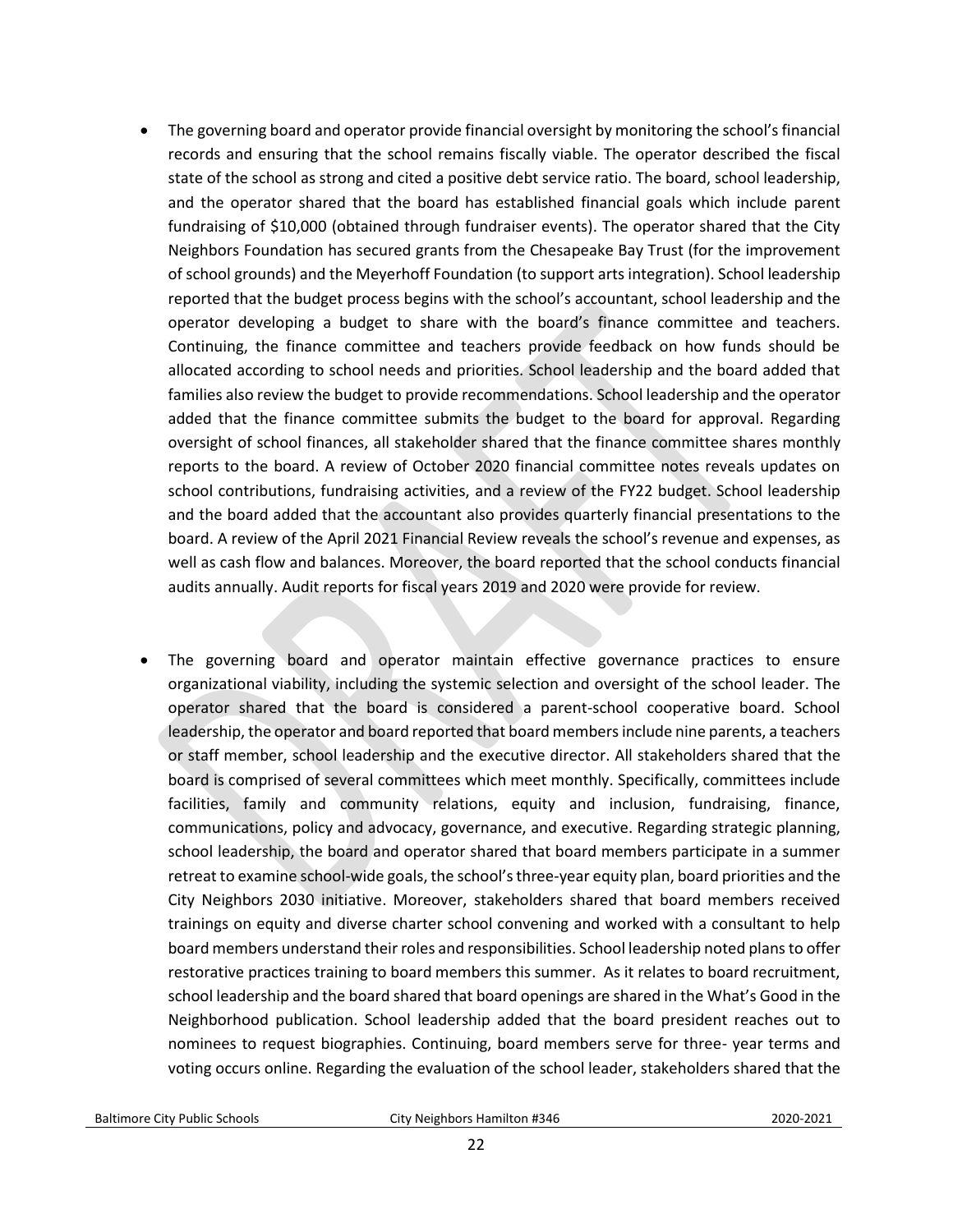<span id="page-22-0"></span>operator reviews the school leaders' job description to create a Google form. School leadership and the operator added that staff and board member are asked to provide feedback via a numeric score and narrative. The results are used to compare previous years' progress, aid in the governance committee discussion with the school leader, and factors into the district's evaluation process. The board and operator shared that the executive director is evaluated through the City Neighbors Foundational Council which consists of stakeholders of the organization's three schools. Stakeholders noted that the process involves establishing goals (which consists of seven components) at the beginning of the school year, a mid-year self-evaluation, and an end of year evaluation. A review of evaluation documents reveals a focus on areas such as managing progress towards clear goals through a cycle of planning, action, assessment, and adjustment.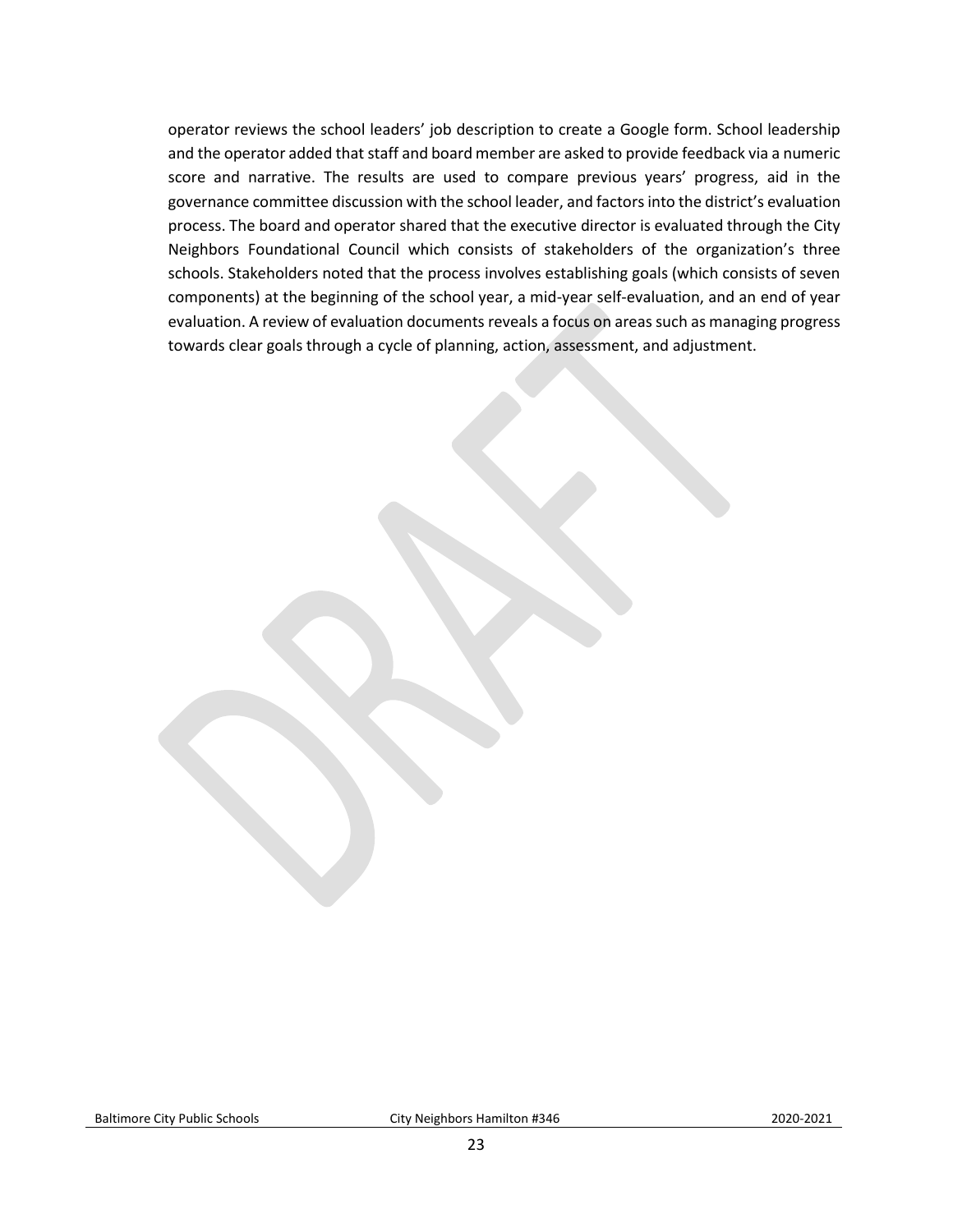### APPENDIX A: SCHOOL REPORT COMMENTS

**Domain 1: Highly Effective Instruction** None

**Domain 2: Talented People** None

**Domain 3: Vision and Engagement** None

**Domain 4: Strategic and Professional Management** None